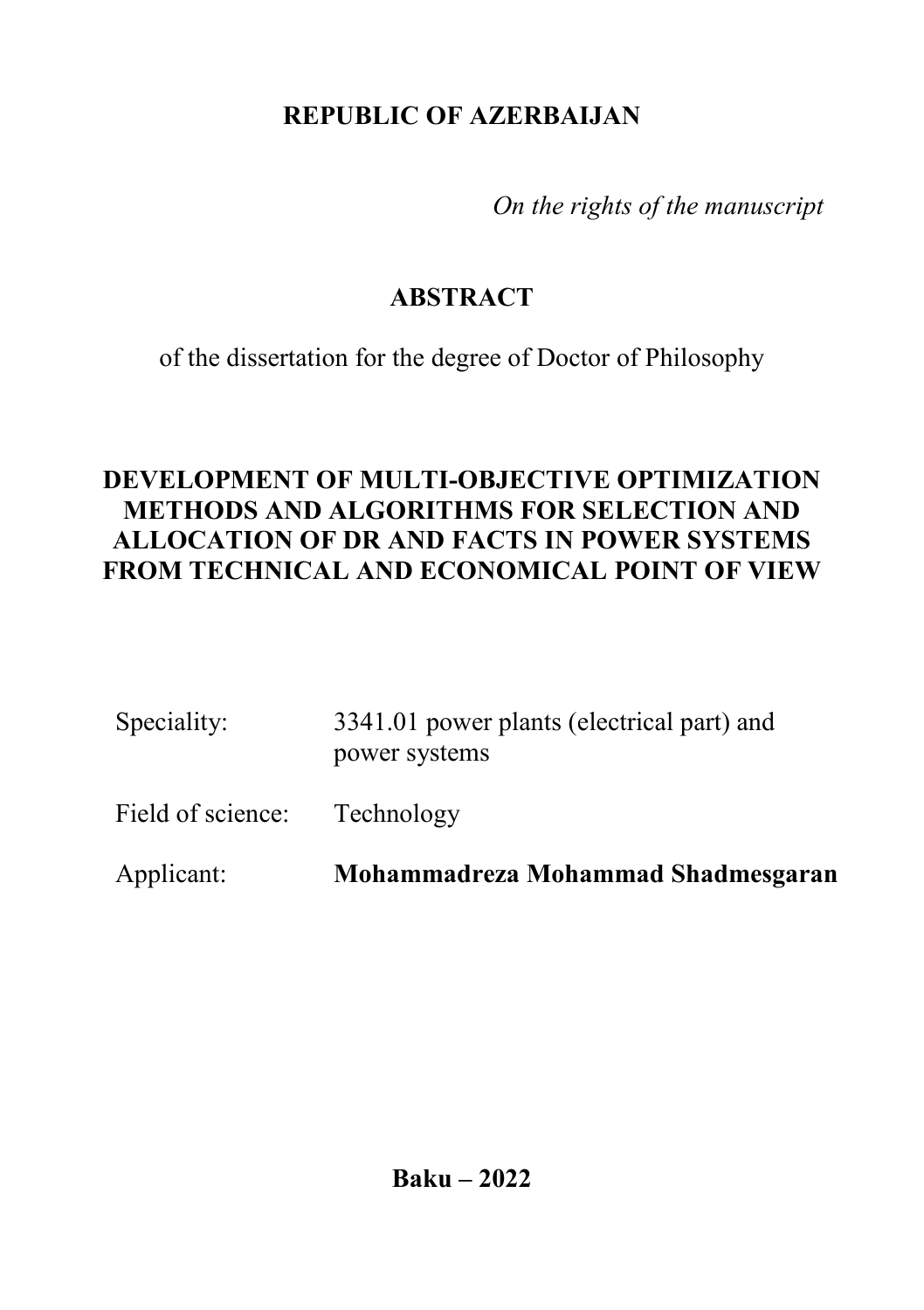The work was performed at the Institute of Physics of Azerbaijan National Academy of Sciences, in the laboratory of "Physics and technique of high voltages".

| Scientific supervisor: | Academician, Doctor of Technical<br><b>Sciences</b><br><b>Arif Mammad Hashimov</b>            |
|------------------------|-----------------------------------------------------------------------------------------------|
| Official opponents:    | Doctor of Technical Sciences, Professor<br>Sabuhi Saleh Babayev                               |
|                        | Candidate of Technical Sciences,<br>Associate Professor<br>Nadir Mirzabala Hajibalayev        |
|                        | Candidate of Technical Sciences,<br><b>Associate Professor</b><br><b>Aytek Ramiz Babayeva</b> |

Dissertation council ED 2.04 Supreme Attestation Commission under the President of the Republic of Azerbaijan operating at Azerbaijan Stat Oil and Industry University.

| Chairman of the<br>Dissertation council:             | Doctor of Technical Sciences, Professor<br>Nurali Adil Yusifbeyli |
|------------------------------------------------------|-------------------------------------------------------------------|
| Scientific Cecretary of the<br>Dissertation council: | Candidate of technical Sciences,                                  |
|                                                      | Associate Professor                                               |
|                                                      | <b>Shukur Nariman Nasirov</b>                                     |
| Chairman of the scientific                           |                                                                   |

|                           | Asgar Mammadgulu Kuliyev                |
|---------------------------|-----------------------------------------|
| seminar:                  | Doctor of Technical Sciences, Professor |
| Chamman of the scientific |                                         |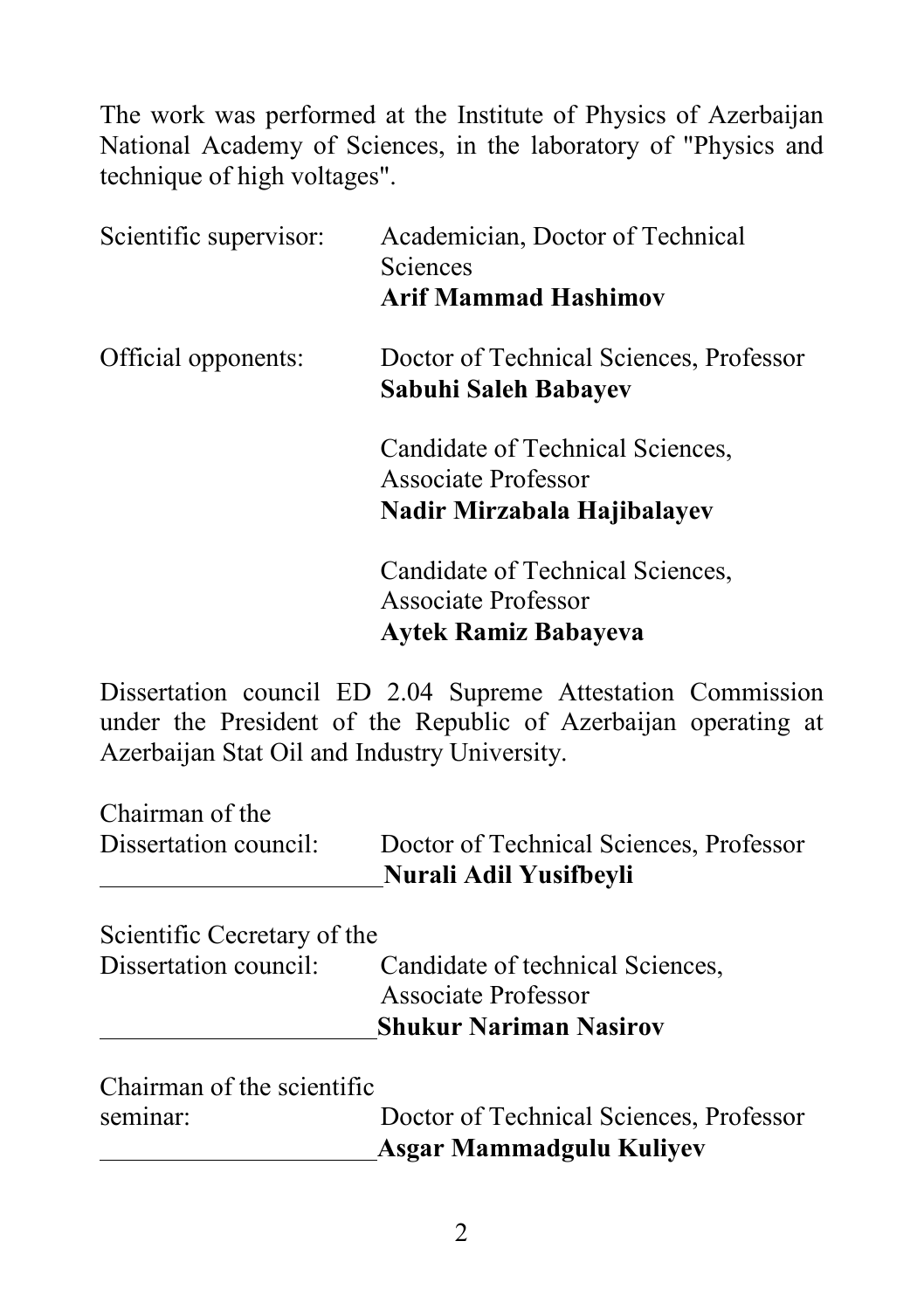#### **GENERAL CHARACTERISTICS OF THE WORK**

**The actuality of the subject.** In modern age, development of countries and electrification of work in all areas, has led to a sharp and steady increase in electricity demand. Given the need to meet this demand, on the other hand, the various problems in the way of energy production have led scientists and experts to think of ways to use the maximum capacity of existing systems. Hence, increase of productivity in electric systems has become one of the topical issues of the day. DR programs and FACTS devices, due to their ability to react quickly to problems in electric systems, allow to solve the main problems of them at the same time. Including, increase system efficiency, improve economic productivity. improve environmental conditions, optimally meet the growing demand for electricity, reduce load peaks, reduce losses, delay capital investment in the construction of new systems, improve dynamic behavior, increase load capacity, voltage profile improvements, increase the security margin of the system and reduce backup costs can be mentioned.

On the other hand, in recent years, numerous studies have been devoted to the problems associated with the application of DR programs and FACTS technologies, the solution of which improves environmental requirements, increases the reliability of power supply and reduces network losses. As a result of the integration of DR programs and FACTS software into distribution networks, the principles of their structure, operation and management have changed significantly. However, during the integration of DR programs and FACTS devices, there are still problems in assessing their technically and economically optimal locations and capacities, as well as in selecting and deploying devices to regulate voltage and reactive power flows. Undoubtedly, to implement the best planning and management strategy in order to increase the capacity of existing networks and reduce losses, appropriate methods and tools are needed to help assess the capabilities and requirements of the network. In planning of DR programs and FACTS devices, multiobjective functions and constraints on the system mode parameters are considered as a matter of conditional optimization.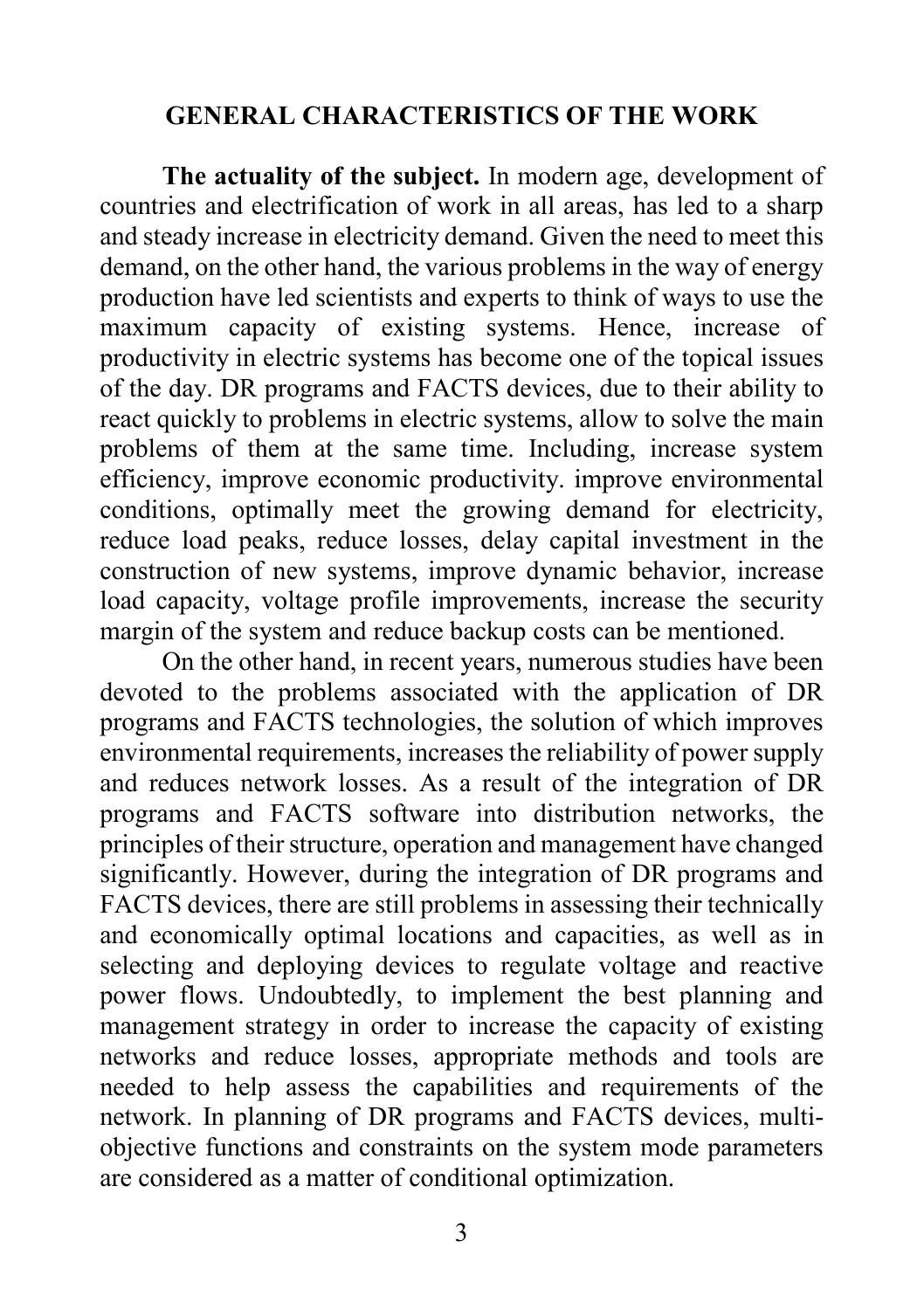Among the many methods and tools, the multi-objective evolution algorithm is the most convenient approach to obtaining the optimal set of solutions. From a mathematical point of view, the optimization of DR programs and FACTS devices are the object of multi-objective optimization. Objectives are consisted of the cost of optimal energy supply, minimum cost of electricity received by the consumer, minimum power loss, maintaining the security of the energy system, as well as the optimal capacity and location of DR programs and FACTS devices. Among the scientific studies devoted to the development of optimization methods, the multi-purpose planning model of DR programs and FACTS devices is combined with various methods, such as imitation of engraving, tabulation search and its combination with genetic algorithm (GA) and finally the fuzzy optimization method can be noted. Although the previous work was aimed at reducing losses and the cost of upgrading the power grid, little attention was paid to the issues of voltage compensation, improving voltage stability and increasing the capacity of the power grid. Also the problem of multi-objective optimization was studied with the above-mentioned characteristic purposes. In the current dissertation, to achieve the goal of increasing the efficiency of power systems, from economic -technical point of view, the results of the study of multi-objective optimization with DR programs and FACTS devices are given. Optimization of DR programs and FACTS devices are dealt with several global purposes, which provide the most optimal operation of the system and are expressed as minimum loss, maximum power transmission, minimum deviation of the voltage at the nodes of the system. Furthermore, given the uncertain conditions of the electric charges, FACTS devices connected in series and in parallel, as well as DR programs are planned to maintain optimal and stable operation

**Purpose of the work and issues.** The main goal of the dissertation is to solve the problems of optimal placement of FACTS devices and DR programs together in order to solve the complex problems of reducing losses in the power grid, increasing static stability and increasing the loadability of the network. Optimization methods have been developed in the error conditions of the network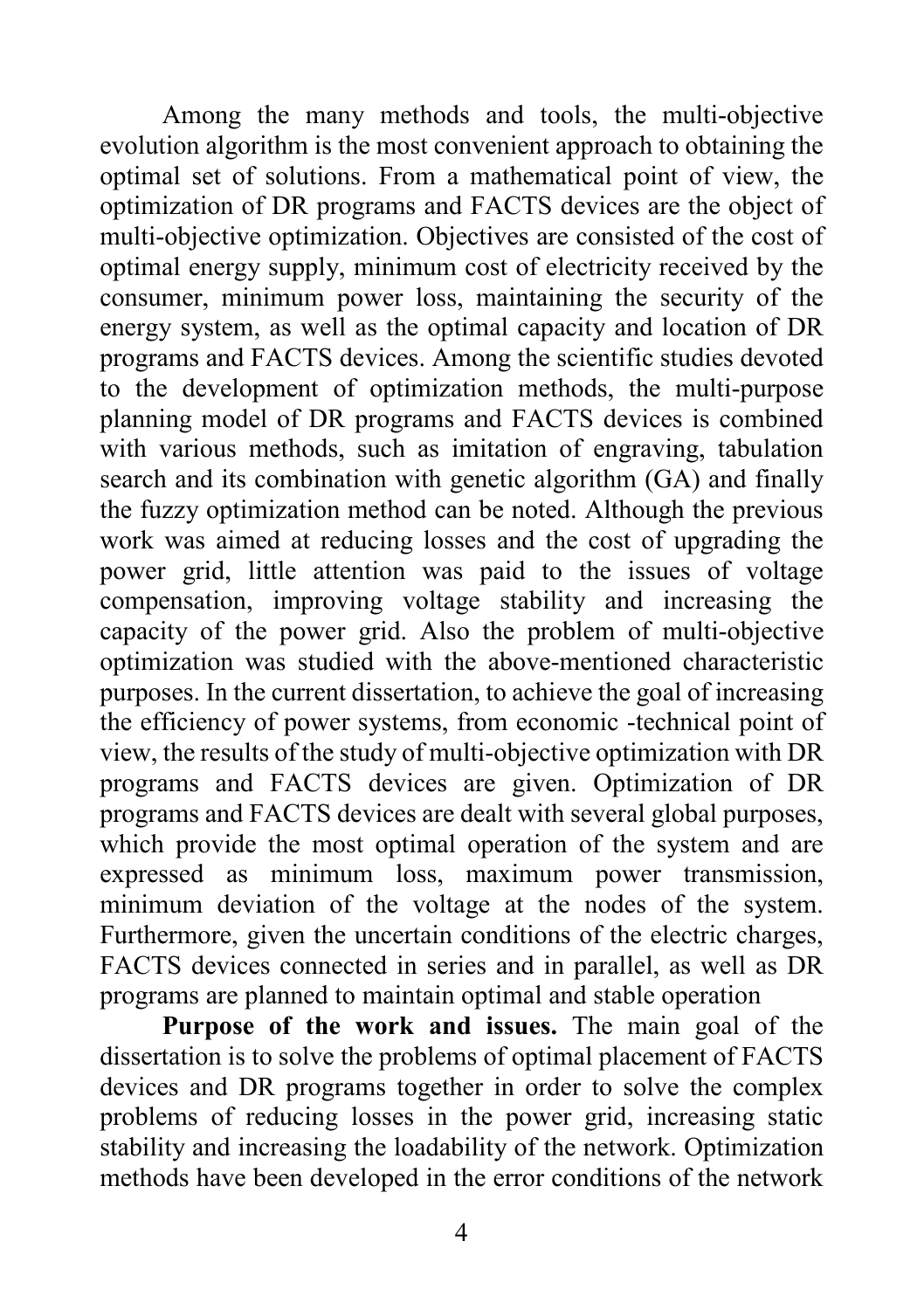and in the uncertain conditions of the loads, from the technical and economic aspects, in accordance with the following.

- 1. Optimization of the choice of type, capacity and location of compensating devices, as well as the development of methods for determining the optimal value of the change in power at the load nodes for the situations arising from the failure of the main elements of the system (lines and generating units) are carried out.
- 2. Development of calculation algorithms for multi-purpose optimization based on modeling the criteria of minimum loss, maximum power supply in the network, maximum load reduction during peak hours
- 3. Determination of priority means of optimization (maximum loadability or minimum loss in the network) depending on the state of the network.
- 4. Under optimal operating conditions of the system, development of a method of economic justification of the selected optimal devices are carried out
- 5. Carrying out computational experiments on the basis of standard IEEE schemes for industrial use of developed methods and algorithms are performed. According to the results of modeling, development of recommendations for operators performing planning and operational management of the power system is dedicated.
- 6. Influences of different FACTS devices on the system operation efficiency have been compared. Here, instead of just one optimal answer, a number of optimal solutions were obtained in the form of a Pareto front set. The results allowed the system operator to choose between the answers, taking into account available devices and the conditions and needs of power system.
- 7. The optimal location and capacity of DR programs using multi objective functions are modeled. Following the final targets, FACTS devices and DR program have been implemented together to achieve the highest system efficiency.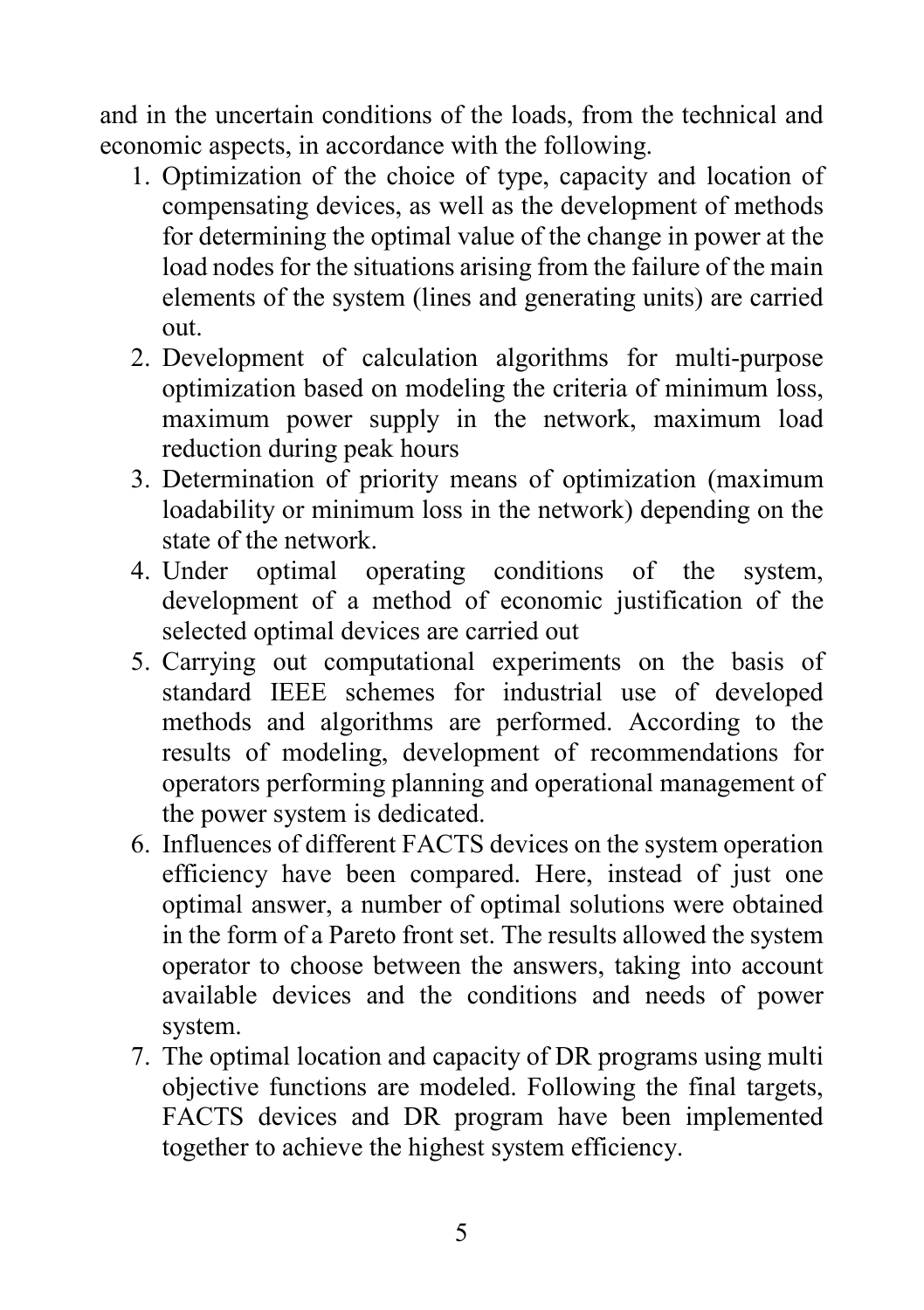- 8. Setting economic goals, at this stage, the investments required for each optimal solution of the FACTS devices were calculated and the solution corresponding to the minimum costs was determined. In the next stage, according to the cost of the optimal solutions, determining the economic value of the DR program is considered as a target. Following this goal, the system operator chooses the most appropriate and profitable answer.
- 9. As a final goal, the above-mentioned stages were repeated under uncertain charge conditions.
- 10. Multi objective functions have been solved using the powerful evolutionary algorithms in order to achieve the goal of finding the most appropriate solutions to the optimization problems. In this dissertation, genetic and TLBO evolutionary algorithms have been designed and used to solve problems.
- 11. By analyzing and comparing the results of optimization processes and Provide valuable suggestions, operators are now given a choice to use the system more effectively.

**Principles of research:** Scientific provisions of multiobjective optimization process presented in this dissertation are based on artificial intelligence, genetic algorithm (GA) methodology, teaching learning base optimization method (TLBO), random displacement method, as well as implementation of methods based on expert assessment. During research in Computational experiences, with the help of Matlab and PSAT programs modeling methods of static and transient mods of realized power systems were used. Following the main goal, various methods and techniques have been used in this dissertation. In the first step, the effects of different types of FACTS devices on the power system were studied and the solution of optimization problems using evolutionary algorithms was considered.

In the next step, the effect of applying DR programs on improving the system parameters was tested. In multi-objective function of the optimization process, improvement of static voltage stability, increase of system load capacity and reduction of losses are taken into account at the same time. The CPF evaluation criterion was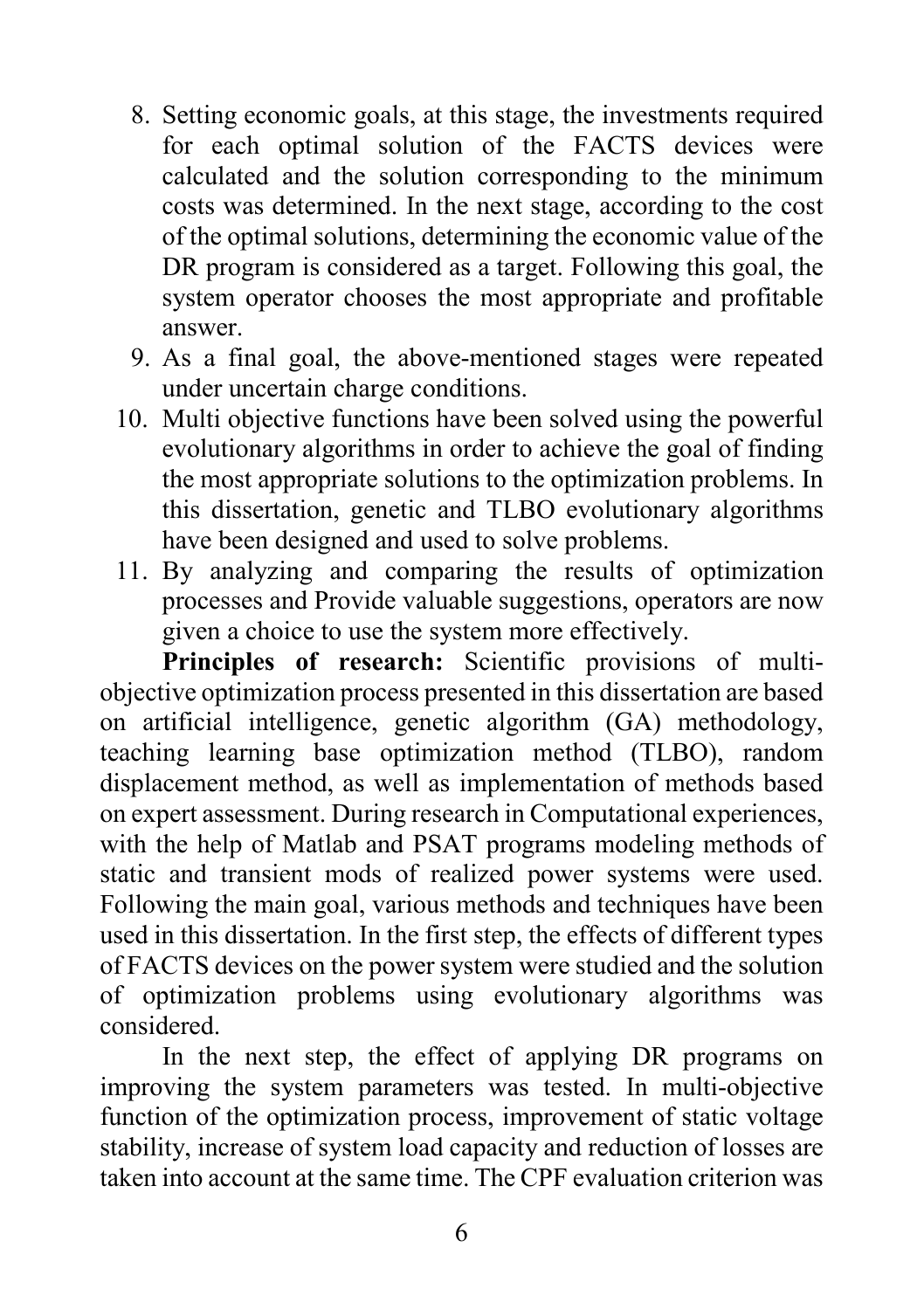used to assess the static stability improvement of voltage and the loadability of power grid. Also, DR programs and FACTS devices were implemented together. In this dissertation, TLBO and genetic evolution algorithms were designed and used to solve the problems of optimization of power systems.

With incorporating Pareto front methods into TLBO (Teaching Learning Based Optimization) and genetic evolutionary algorithms a set of optimal solutions have been obtained. As well as, in order to evaluate the performance of the TLBO algorithm, this issue has been resolved using the genetic algorithm in different conditions of the power system. Comparing the results of these two algorithms, the effectiveness of the TLBO algorithm has been proven in solving problems of electrical networks. The results show that in some cases, the solutions from the TLBO algorithm may be more suitable. Finally, the system operator can decide on a wider range of responses.

**Scientific innovation.** Current dissertation work is dedicated to maximum power supply in the power grid, with the help of FACTS devices and DR programs that allow achieving maximum stability and minimum loss and development of methods and algorithms to increase the efficiency of the power system. Scientific innovations are defined as follow:

- 1. Algorithmic-software tools have been developed to optimize the management of a set of compensating devices that incorporated in the network scheme in series and parallel, as well as the application of load demand regulation to ensure minimum loss and maximum power transmission in the network.
- 2. A model for evaluating the impact of fault of the main elements of the system - lines and generating units on the efficiency of the power system is proposed.
- 3. The method and algorithm of their optimal placement in the power system have been developed, taking into account the choice of the type of FACTS devices on the condition of minimum capital expenditures.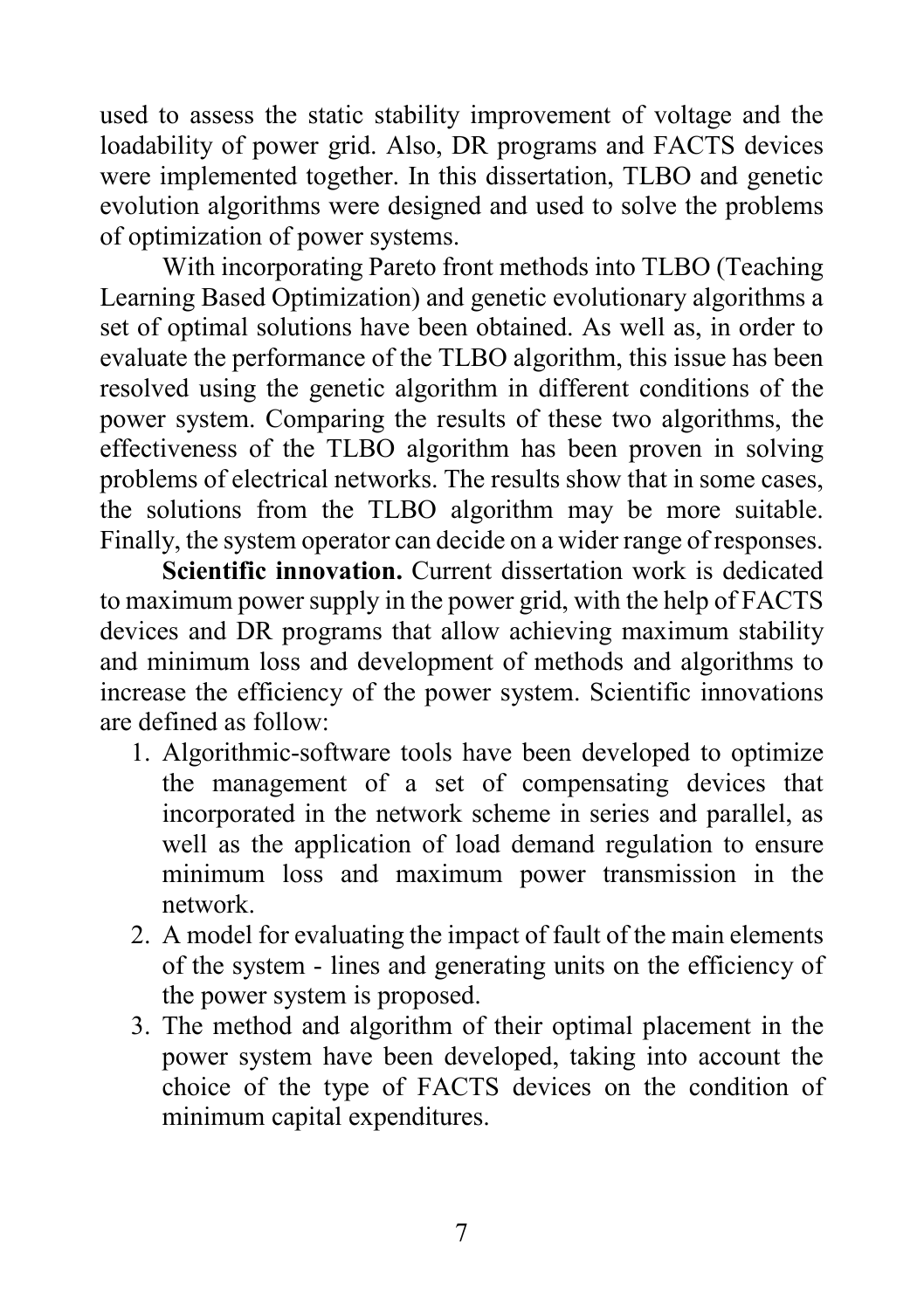- 4. Assessment of the impact of random fault of network elements on minimum power loss and state of stability according to the voltages of the system has done.
- 5. Modeling and calculation experiments of optimal modes of power system In the standard IEEE sample power system due to Confirming the effectiveness of complex use of FACTS and DR

**Results confirmations.** The accuracy of the results obtained from the dissertation, are based on comparative analysis of methods of optimization theory, modern artificial intelligence methods, application of modern methods of forecasting of electricity demand, as well as using FACTS and DR by traditional methods and the results obtained by the proposed multi-objective optimization method. The optimal solutions obtained using the proposed methods, comparisons with the before compensating conditions of the system, clearly show a sharp increase in the system loadability and a decrease in losses.

**Practical significance of the work.** The results of the study, as well as the developed methods, algorithmic software applications, created a wide range of opportunities for planning and operational management of the power system. Taking into account the management of electricity demands, the optimization process of reactive power compensation devices helps to solve the main problems of power grids. The proposed algorithms and programs also play an important role in scientific and practical research. At present, increasing the efficiency in electricity use in all developed countries and the possibility of using the maximum capacity of existing power grids have been located at the peak of research by scientists and experts. On the other hand, the creation of energy markets in developing countries, supplying electric loads at minimum prices and increasing the stability and reliability of the power system, directly related to socio-economic developments have become one of the current topics of the day. In this dissertation, following the abovementioned goals, new ways to achieve the goal of meeting the basic needs of the power system are presented.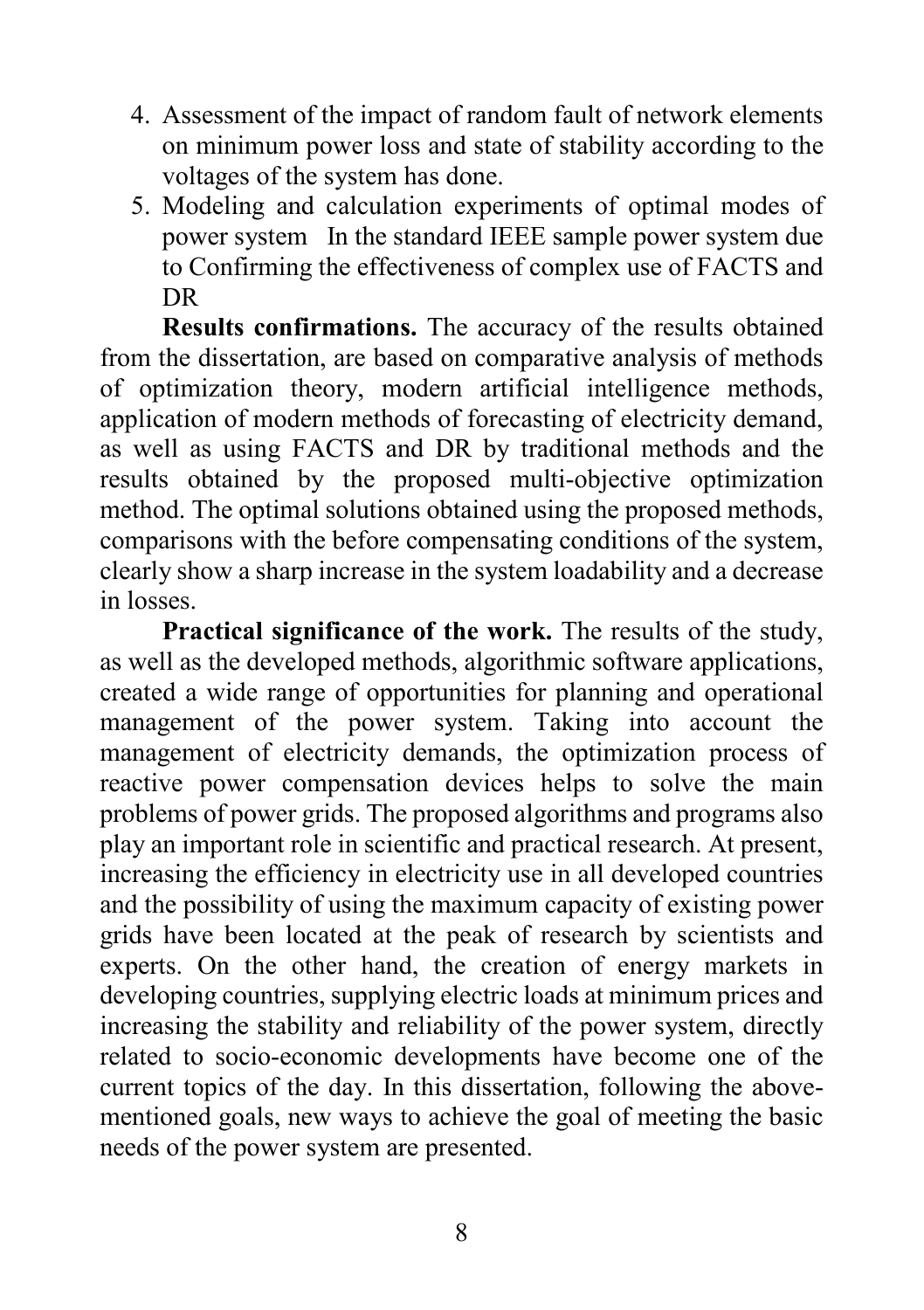**Approbation of the case.** The main provisions and results of the work were reported and discussed at the following conferences:

- − In scientific-technical seminars of the Institute of Physics of ANAS, Azerbaijan Scientific-Research and Design-Research Energy Institute;
- − Scientific and technical conferences of IRI;
- − In international conferences:
- 1. A. Kazemi A., Shadmesgaran M.R. Damping inter-area oscillations by UPFC considering effect of inertia coefficient / 8th WSEAS International Conference on power systems (PS) 2008, Santander, Cantabria, Spain, September 23-25, 2008 ISSN: 1790-5117
- 2. Shadmesgaran M.R., Hashimov A.M., Yusifbeyli N.A. Optimal location and capacity of demand response program do to simultaneously power loss reduction and static voltage stability improvement using genetic algorithm / ICTPE, University of South-East Europe Bucharest, Romania, September 2015 Number 16 Code 01PES10 Pages 75-79.
- 3. Shadmesgaran M.R., Hashimov A.M., Rahmanov N.R. Optimal location and capacity of parallel facts devices in order to improve voltage static stability and power losses reduction using genetic algorithm / ICTPE Conference 12th International Conference on "Technical and Physical Problems of Electrical Engineering" 7-9 September 2016 University of the Basque Country Bilbao, Spain ICTPE-2016 Number1 Code 01POW07 Pages 1-6.
- 4. Shadmesgaran, M.R., Hashimov, A.M., Rahmanov, N.R. Productivity Comparison of Different FACTS And DR To Enhance Technical Indicators And Economical Operation Of Grid // Proc. of the 2nd IEEE International Conference on Electrical, Communication and Computer Engineering (ICECCE), –Istanbul, Turkey: –14-15 April, – 2020, – p. 362- 367.
- 5. Hashimov, A.M., Rahmanov, N.R., Shadmesgaran, M.R. Multi-Strategy Optimal Control for Compensating Devices in Power System with Wide Range Load Conditions // Proc. of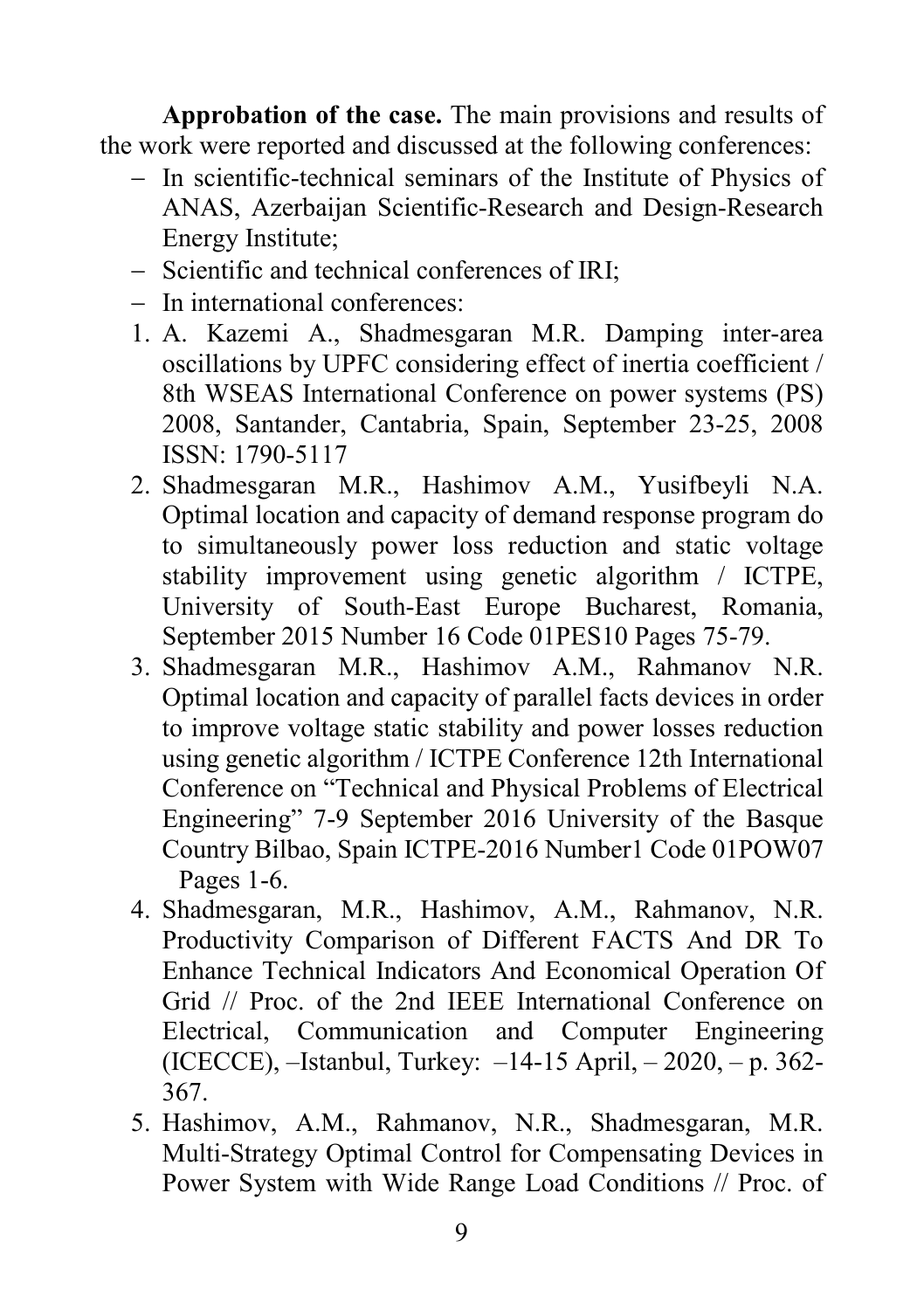the 3nd IEEE International Conference on Electrical, Communication and Computer Engineering (ICECCE), – Kuala Lumpur, Malaysia: –12-13 June, – 2021, Accepted.

**Publications.** 11 scientific works on the topic of the dissertation were published, including 4 articles in international journals (two Scopus - one without co-author), 4 published reports at international scientific conferences (one Scopus) and 3 scientific articles in the journal recommended by the Supreme Attestation Commission under the President of the Republic of Azerbaijan (one without co-author).

**The structure and volume of the work.** The dissertation consists of introduction 22 pages (45663) and four chapters, chapter I - 51 pages. (60461), Chapter II - 51 pages. (70439), Chapter III - 5 pages. (4253), Chapter IV - 79 pages. (52868), result - 2 pages (2554), compiled on 234 pages, including the total volume of the mark (237402), 132 figures, 47 tables, 123 references, including author's works.

**Summary of the work in the Introduction.** The importance of the dissertation topic, is explained in solving the main problems of power systems in modern age. The main purpose of the research, issues, research methods, scientific innovation, main scientific results, practical value of the results and their areas of application are stated. Finally, a summary of the dissertation chapters is given.

**In the first chapter.** Definitions of the often used terms in the dissertation due to introduce their proper sense, accurate understanding of the issues, to reduce the researchers waste of time when searching for terminology, eliminating doubts and to get rid of long searches terms are presented in this chapter. This chapter also examines the importance of reactive power planning and management, and explains the significant problems in transmission lines in order to prove the effectiveness of the methods, approaches, devices, programs and algorithms proposed in the dissertation. AS well as, in this chapter the definition of compensators in ideal conditions and their different types and how they are connected to the system are described. The purpose of FACTS devices, the structure of their different types and V-I characteristics are presented. Then the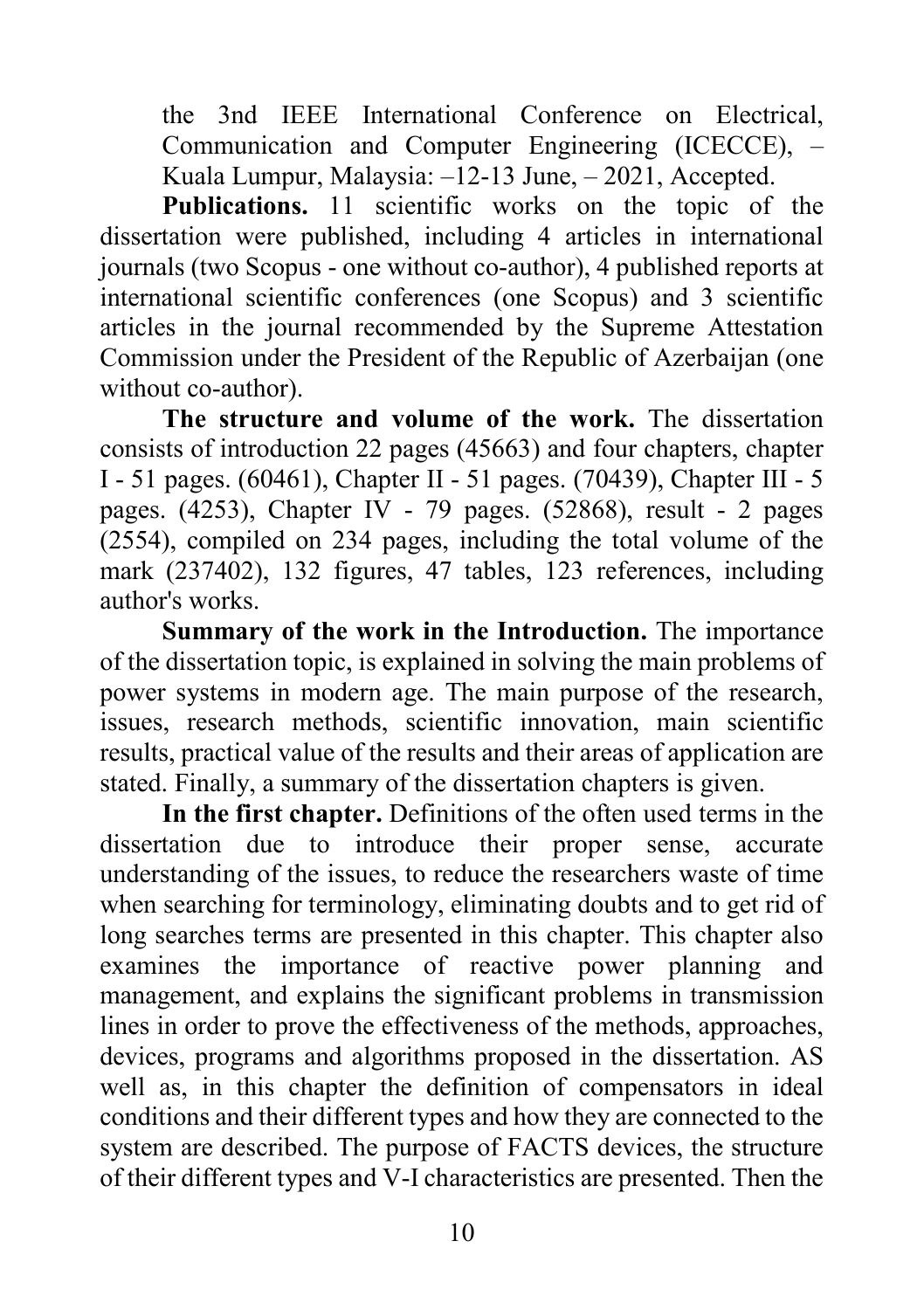principles of their operation, features and forms and methods of application were fully tested. Continuing this issue, the effects of different types of these devices on the parameters of the system and its stability were considered and compared. The results explain the advantages and disadvantages of each type. Continuing with the first chapter, the purpose, types, modeling, working principles, method of use, advantages and disadvantages of the DR program (Demand Response Program) are explained. The significant impact of DR programs on solving network problems has also been investigated. Continuing the issue, the projects of DR programs implemented in practice and their benefits and advantages over other methods were commented.

**In the chapter tow.** The objective functions considered in the optimization issues are explained. Multi Objective Functions and their advantages for finding optimal solutions are considered. A report on power losses and their formation was also presented. Continuing the issue, various methods of static voltage stability analysis and their use as an indicator in solving optimization problems were given.

The most important parameters in power systems are in conflict. In other words, as one of the parameters improves, the other worsens. The use of multi-objective functions in optimization processes allows you to hold several important parameters of the system in their desired areas. The important parameters to be followed as a goal at the throughout of the dissertation are defined below:

The loadability of the network is explained in terms of F1. In simulations, this parameter is obtained using the CPF continuous power flow method. Achieving the F1 goal guarantees an increase in the network's loadability. Naturally, the increase in loadability allows voltages at all nodes to be located in an acceptable range, improves the stability of the system and, most importantly, allows the network to use its maximum transmission capability.

$$
\begin{cases}\n(F_I = \lambda)_{Maximum} \\
(F_I = -\lambda)_{Minimum}\n\end{cases}
$$
\n(1)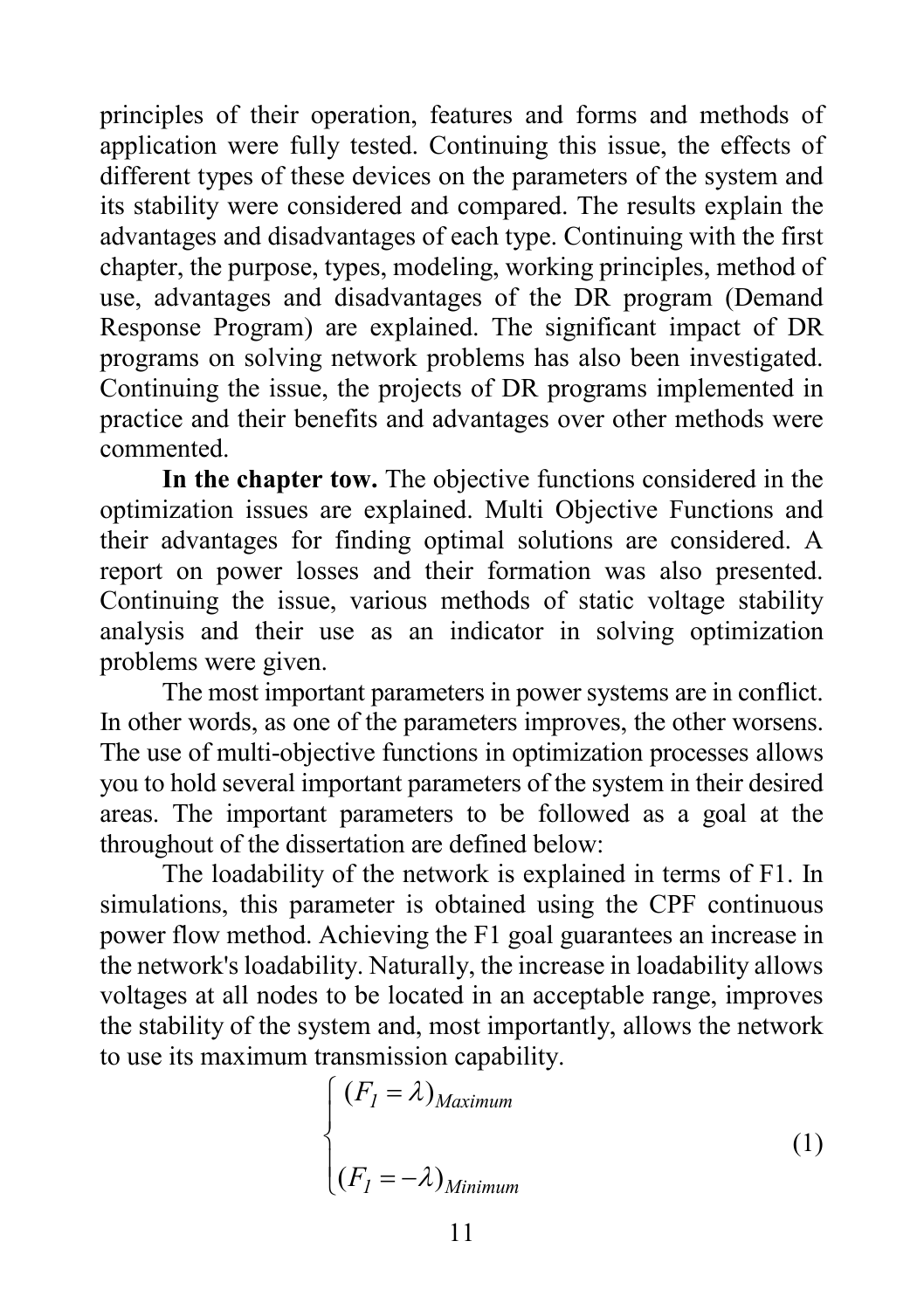• The minimization of losses, one of the most important parameters in the network is explained by the object of F2. Meeting the F2 target ensures a reduction in network losses. Actually, minimizing losses allows the system to be used more efficiently by preventing the waste of investment in the manufacturing sector.

$$
(F_2 = \sum_i R_i \times |I_i|^2)_{Minimum} \tag{2}
$$

• To reach the target set by the operator the issue of minimizing the capacity of the applied series FACTS devices is given by the objective F3. Meeting the F3 target ensures minimization of capital investment required to implement series FACTS devices to the network.

$$
(F_3 = S_{FACTS} \, )_{\text{min}} \tag{3}
$$

• To reach the target set by the operator the issue of minimizing the capacity of the applied parallel FACTS devices is given by the objective F4. Meeting the F4 target ensures minimization of capital investment required to implement parallel FACTS devices to the network.

$$
(F_4 = S_{FACTS\_p})_{\text{min}} \tag{4}
$$

• To reach the target set by the operator the issue of minimizing the capacity of the applied DR programs is given by the objective F5. Meeting the F5 target ensures minimization of costs of DR programs in the network.

$$
(F_5 = S_{DR})_{\min} \tag{5}
$$

• When system works under light loads improvement of economic criterion by losses reduction gains necessity. In this case achieving the amount set by the system operator for losses is explained in terms of F6. Meeting the F6 target guarantees falling power losses to the price set by the system operator.

$$
(F_6 = (PL - PL_{set}))_{\text{min}}\tag{6}
$$

• When system works at pick hours, maximization of the loadability criterion gains necessity. In this case achieving the amount set by the system operator for losses is explained in terms of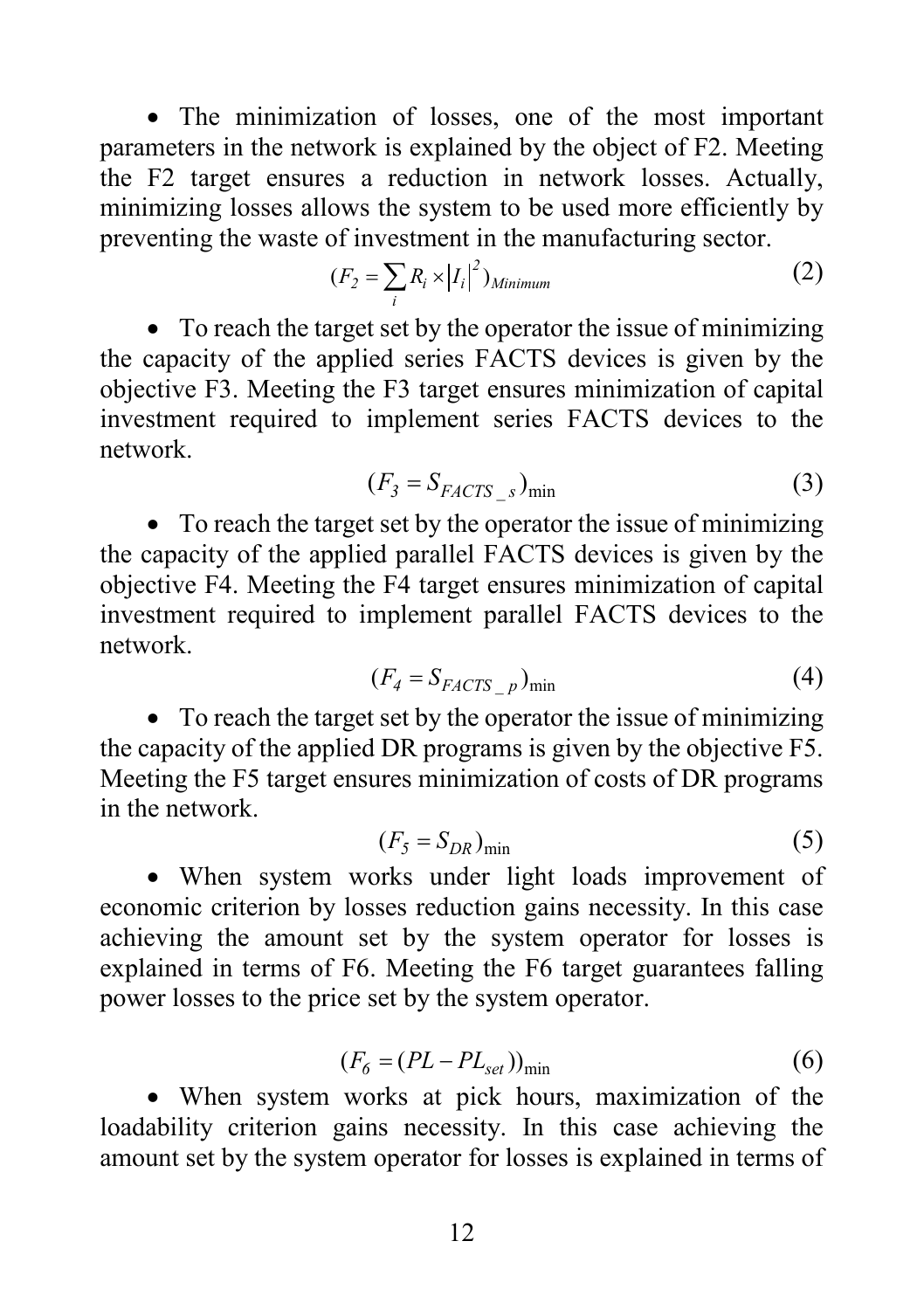F6. Meeting the F7 target guarantees rising system loadability to the price set by the system operator.

$$
(F_7 = (\lambda - \lambda_{set}))_{\min} \tag{7}
$$

• Finally, the multi-objective function is defined as shown in the following equation in order to satisfy the operator's desires, depending on the conditions of the system.

$$
Multi-Objectiv Function = Min(Fi) & Min(Fj)
$$
 (8)

Since optimization problems in power systems are multidimensional, nonlinear and discrete, it is necessary to use numerical methods to solve them. On the other hand, due to the complexity of the power system, the solution of optimization problems using numerical methods requires a lot of repetition and calculations and it takes a long time and not convenient. In the presented dissertation, to solve this problem among the most powerful evolutionary algorithms, TLBO (Teaching Learning Base Optimization) and Genetic Algorithm were used. In this way, new methods have been created to solve the problems of the power system at an acceptable time. This chapter also explains the role of evolutionary algorithms in solving optimization problems and the necessity to use them. This chapter also explains the role of evolutionary algorithms in solving optimization problems and the necessity of their application. The working principles of evolutionary algorithms, their planning in solving problems of power systems, their advantages and their importance in solving practical issues are expressed. Continuing this issue, planned and applied methods of the above-mentioned evolutionary algorithms in the grid and the results obtained from optimization process to give wide range of options for making decision by system operator are dedicated.

The genetic algorithm is used as a search technique to solve optimization problems. This algorithm is a unique type of evolutionary algorithm that uses Darwin's evolution theory and the principles of natural selection, as well as biological techniques such as inheritance and mutation, to find optimal solutions. The idea of a genetic algorithm is based on the two principles of nature, selection and the emergence of new generations. In the future generations, the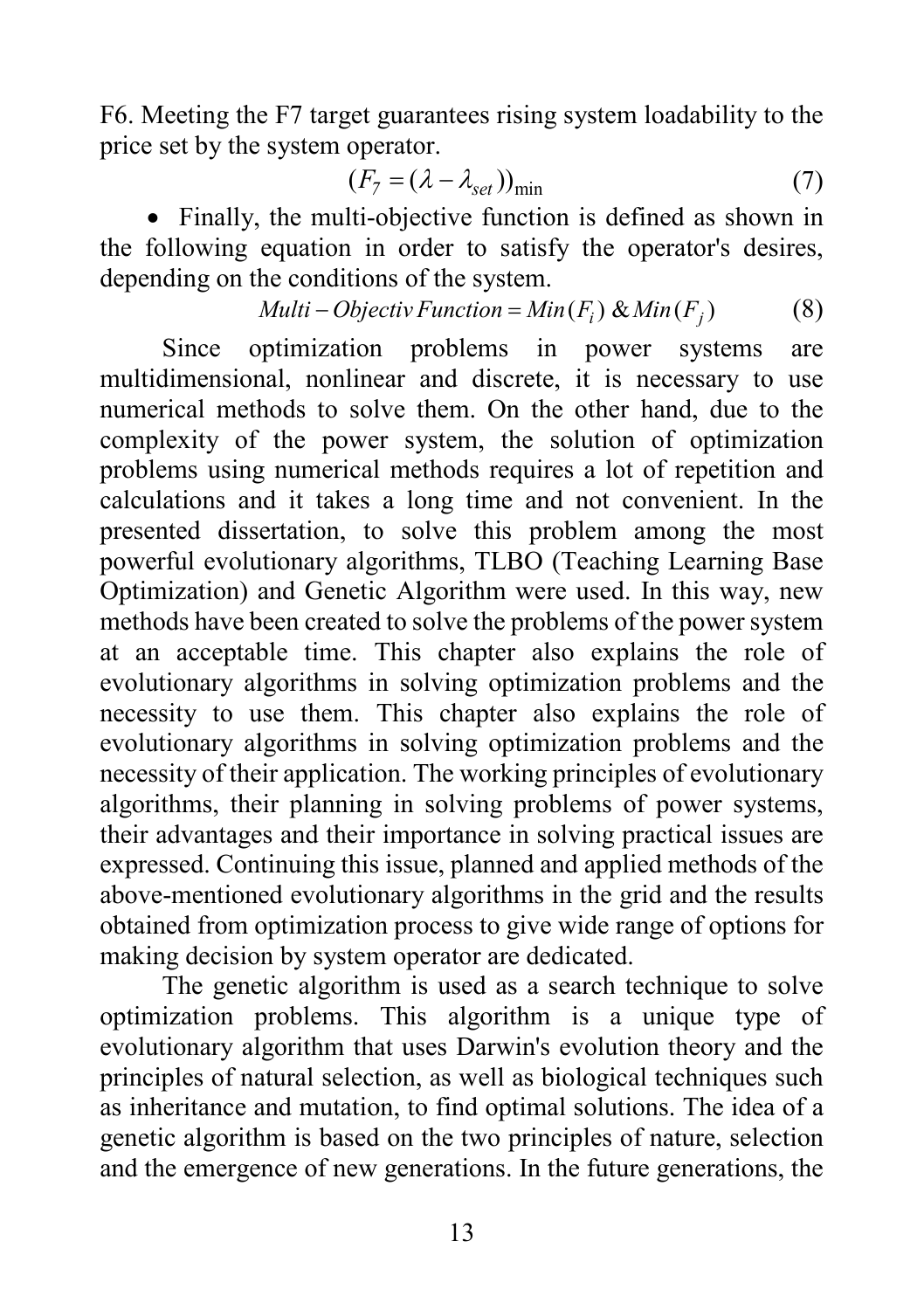genetic structures of powerful members are repeated and weak members are disappeared. In some cases, mutations occur, meaning that some members of the new generation are much better or worse than their parents.

Finally, nature guarantees more adapting of the creatures that formed by these methods. To apply the genetic algorithm, as shown in Figure 1, the location and capacity of the compensating devices are placed on each chromosome. In this way, the initial population is formed. After processing the crossover operator on the original population, a mutation operator is processed on 5 percent of the bits of the new chromosomes.

|                                       | <b>Location of</b><br>equipment | Capacity of<br>equipment |
|---------------------------------------|---------------------------------|--------------------------|
| Number of<br>population<br>members 24 | 1010                            | 0010                     |
|                                       | 0101                            | 0101                     |
|                                       | 1100                            | 0011                     |
|                                       |                                 |                          |
|                                       | 0000                            | 1111                     |

Fig.1. A population sample in a genetic algorithm.

The TLBO algorithm is one of the modern evolutionary algorithms which was first proposed to solve optimization problems by R.V. Rao, V.J. Savsani and D.P. Vakharia in the journal Elsevier Computer Aided Design in 2011. This algorithm is based on the principles of intelligent work, teaching a teacher in a class, and learning styles of students. The teacher plays a role in students' learning by explaining course topics in the classroom and students' better learning depends on the teacher's knowledge and style of expression. In addition to the teacher's influence, students' ability to research and share information with each other helps them learn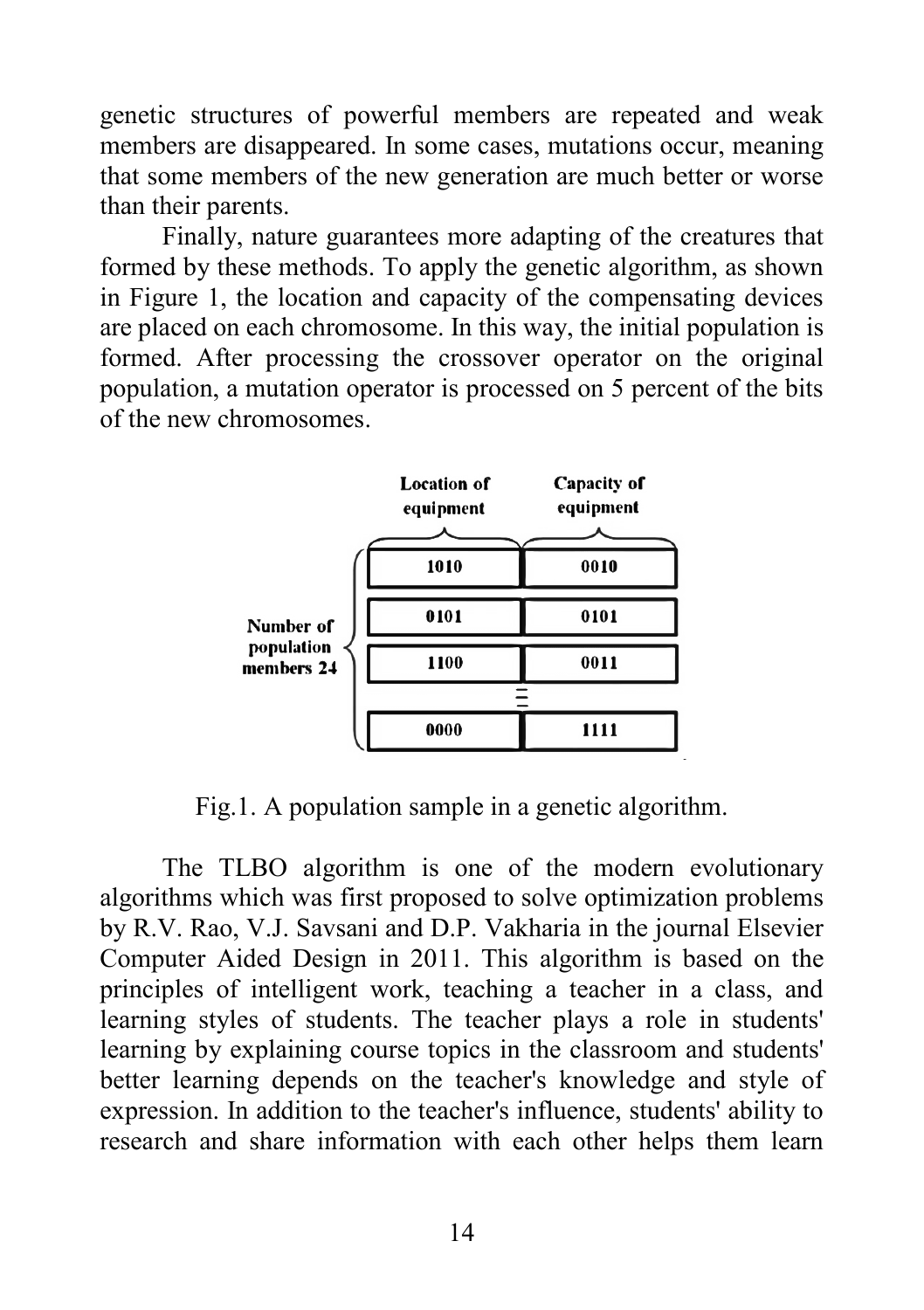better. The TLBO algorithm has been adopted as a search method using these principles to solve optimization problems.

The block diagram of the modeling of the TLBO algorithm is shown in Figure 2:



Fig.2. Flow chart of TLBO evolutionary algorithm.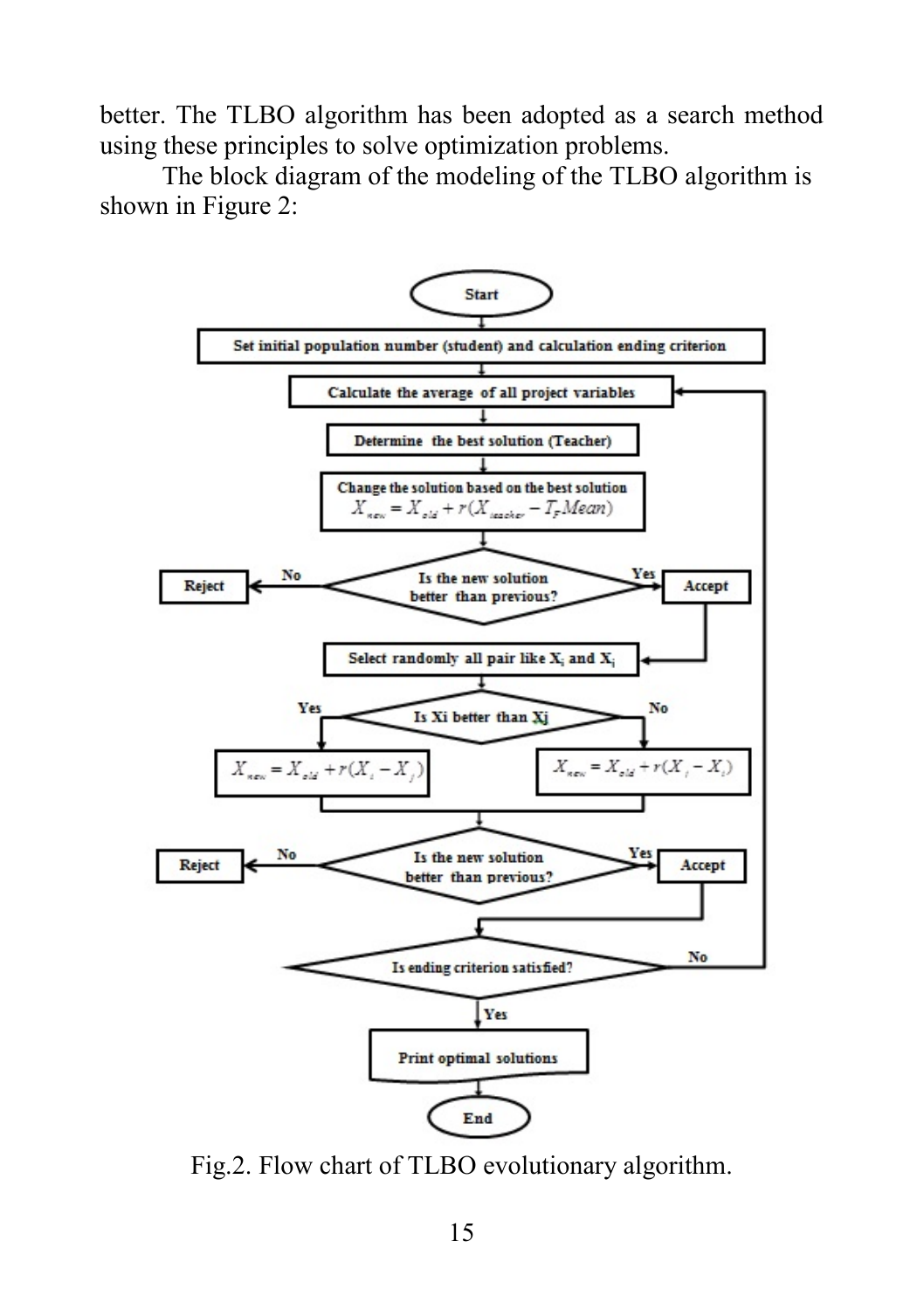Based on this block diagram, the TLBO evolution algorithm is programmed and designed to solve the problem in the optimization process in the following sequence:

- The number of members of the population is determined.
- The completion criterion is set.
- The initial population is determined randomly.
- The target parameters of the multi-objective function are calculated.
- Using the Pareto Front selection method, members are ranked according to their winning numbers.
- The best member is accepted as a teacher.
- The influence of the chosen teacher is processed to improve the students.
- Students' interactions with each other are processed to improve them.
- By meeting the end condition, optimal solutions are presented in the process output.

A multi-objective function has been used in the optimization process to ensure that various problems of the power system are solved at the same time. It is clear that each member of the population is evaluated from several points of view in the current situation, and therefore their comparison and classification is not easily possible. To solve this problem, Pareto front law was programmed and incorporated to the optimization process. In this way, using this criterion, the superior members are selected on behalf of the Pareto front and the optimal answers are presented at the end of the optimization process. Figure 3 shows a block diagram of the programming of the Pareto front selection method. Also in this chapter, the optimization processes mentioned above are explained taking into account the fault conditions of the system. The fault conditions in this section when a problem occurs, the opening of one of the lines is considered. As well as, the mentioned optimization processes have been developed and presented taking into account the load uncertainty conditions.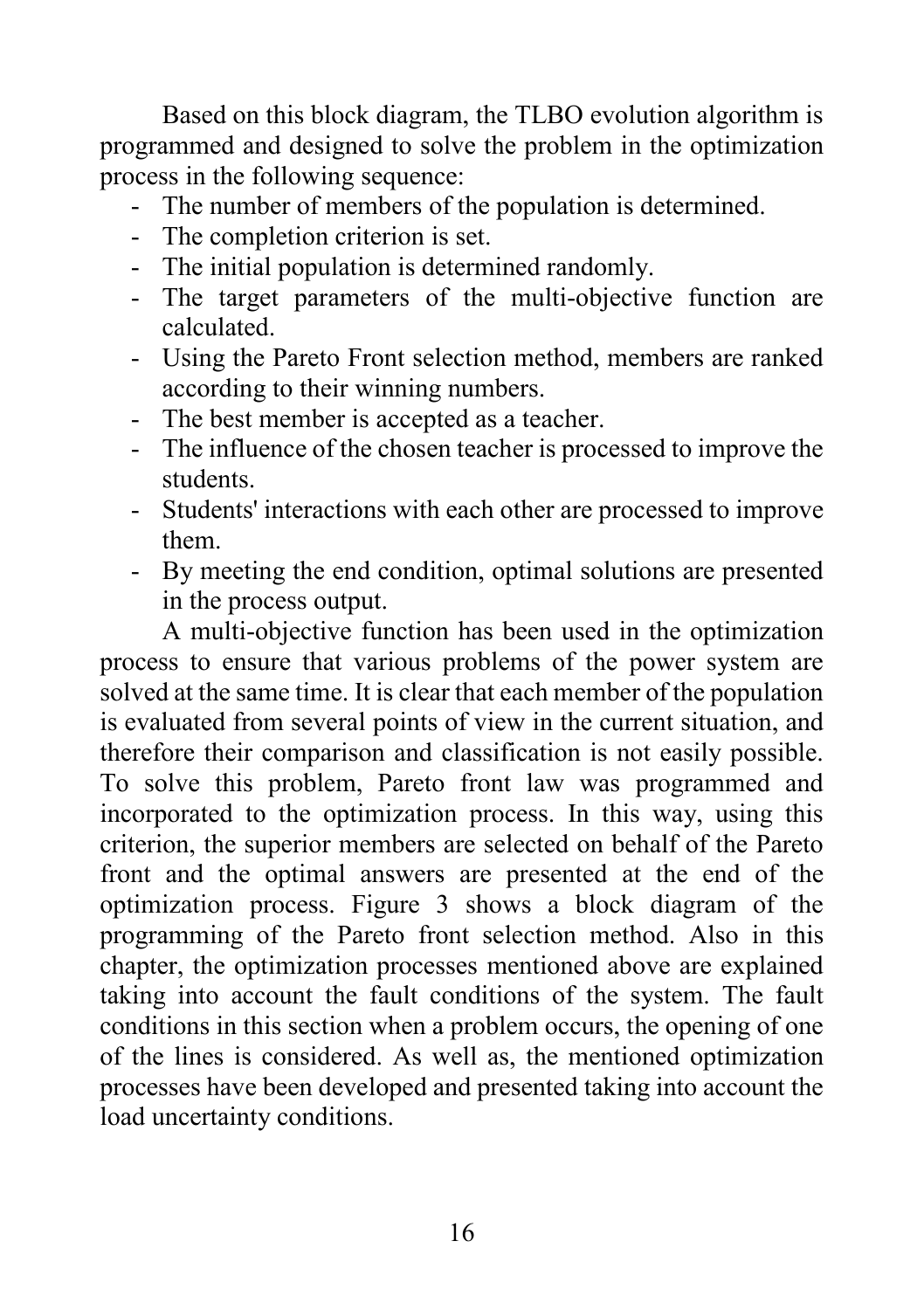

Fig.3. The block diagram of the programming of the. Pareto front selection method.

**The third chapter.** Explains the technical aspects of optimization processes, methods of economic analysis, and proves the need for economic optimizations. Algorithms and flow charts of economic analysis are presented in this direction. Continuing this issue, the process of selecting the most economical compensating device that meets the conditions of technical requirements are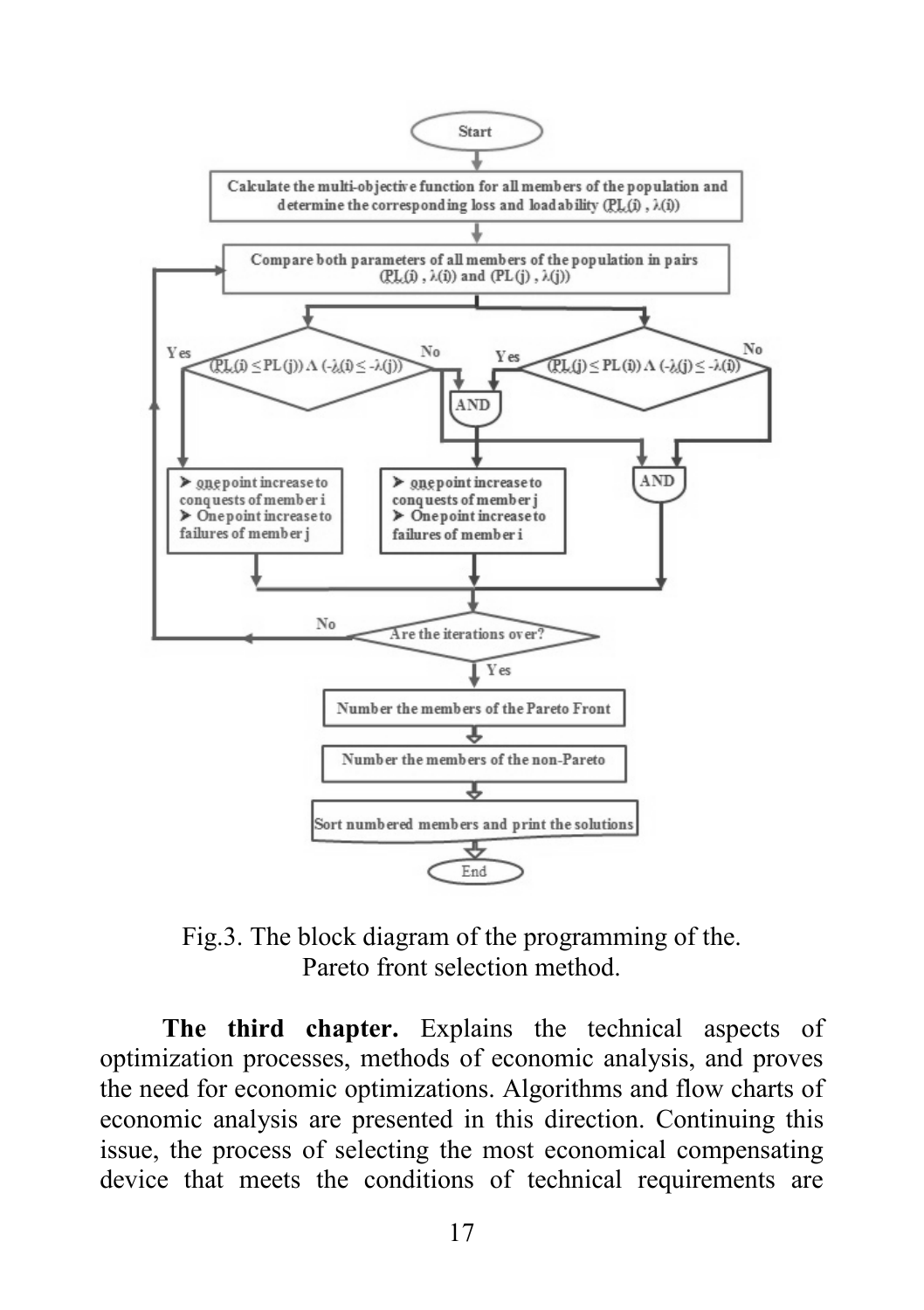explained and the related methods for determining the economic value of the DR program are presented.

Figure 4 shows a block diagram of the technical optimization process when all the compensation devices are applied incorporated together.

- In this process the choice of series and parallel FACTS devices and DR program, the type of evolutionary algorithm, the normal or fault conditions of the system, the fixed or load uncertainty conditions, and the power grid information are determined as process inputs by system operator.
- At the exit of the process, optimal locations and capacities of compensating devices that meet the conditions of the multipurpose function, as well as calculated optimal losses and loadability are presented.

Technical optimization in the presented dissertation means that minimizing the power losses in power grid and maximizing system loadability at the same time without taking into account the type, capacity and capital investment required for implementation of compensators.

Although some of the technically optimal solutions are not affordable because they require heavy costs, the importance of these processes has been proven to protect the network from blackouts.

Figure 5 shows a block diagram of the economic-technical optimization process.

- As shown in the block diagram, in the first step optimal locations and capacities for each of the compensating devices using technical optimization process have been found to achieve the desired parameter to the value set by system operator.
- In the second step, the costs of series and parallel FACTS devices were calculated based on the obtained optimal solutions.
- In the third step economic price of DR contract was determined based on the minimum costs.
- The solutions obtained from the developed methods and algorithms allowed the system operator to operate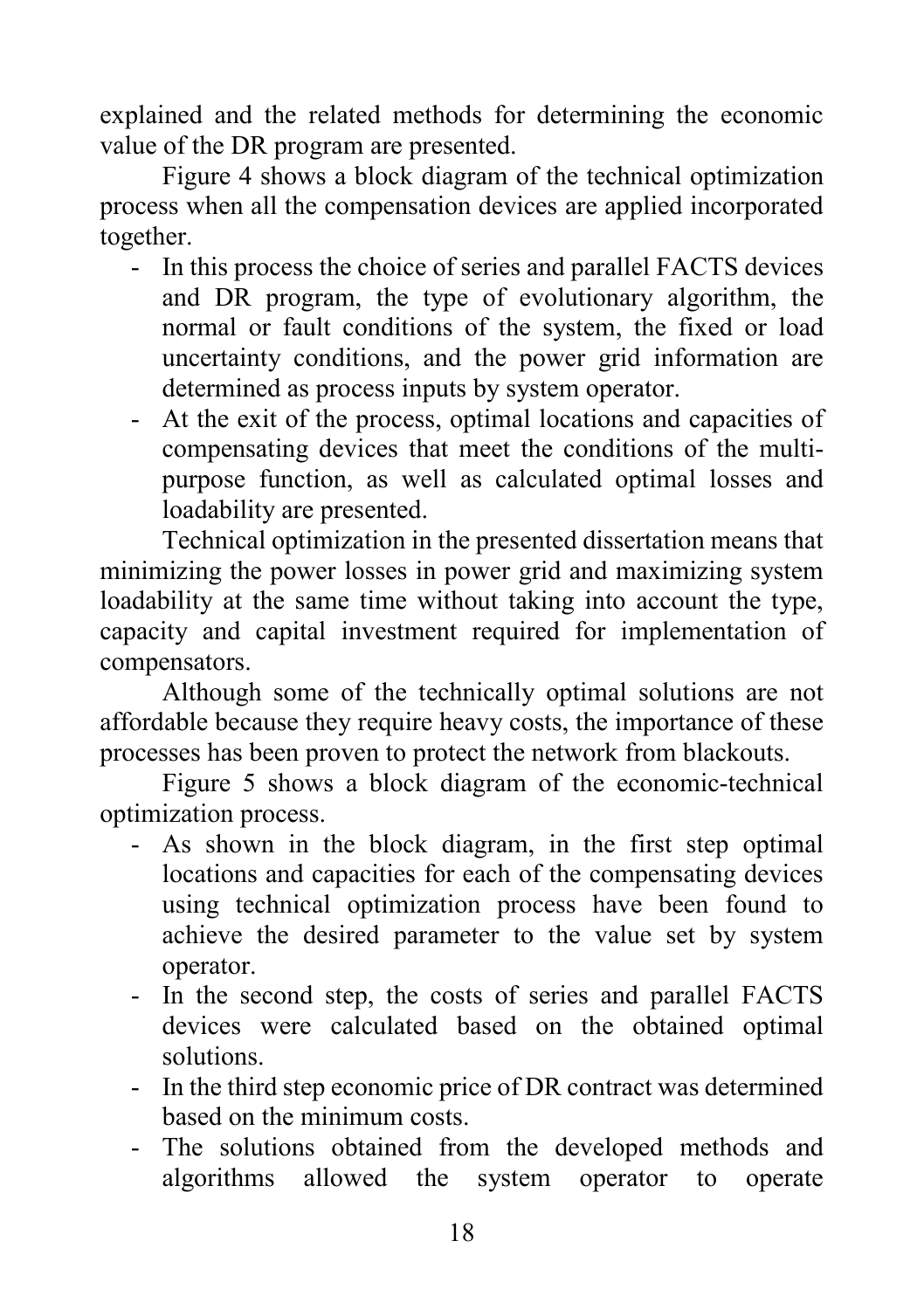economically at low loads conditions and increase the network loadability at peak loads.

In the presented dissertation, in the process of economictechnical optimization, the type, location and capacity of the cheapest compensating devices were determined following the purpose of achieving to the set value of the parameter by the operator.



Fig.4. Block diagram of technical optimization processes.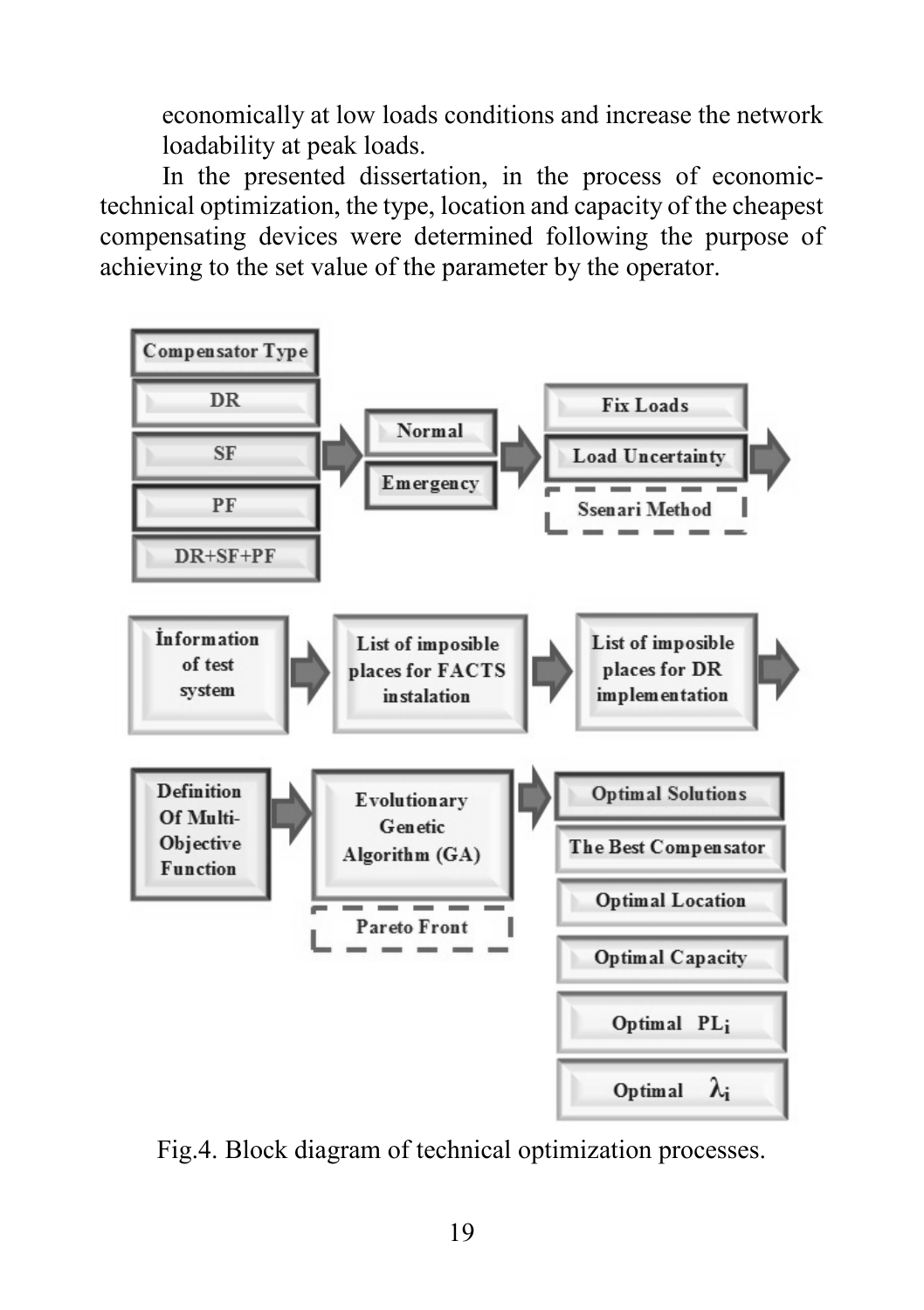

Fig.5. Block diagram of economic-technical optimization processes.

In practice, the amount of load is not fixed, and optimization processes lead to additional costs when performed relative to the maximum load.

- The use of the Scenario method in optimization processes has been applied here to avoid additional costs.
- In the scenario method, the technical optimization process is solved separately for 100, 85 and 70 percent of the loads and the average value of the obtained solutions is calculated.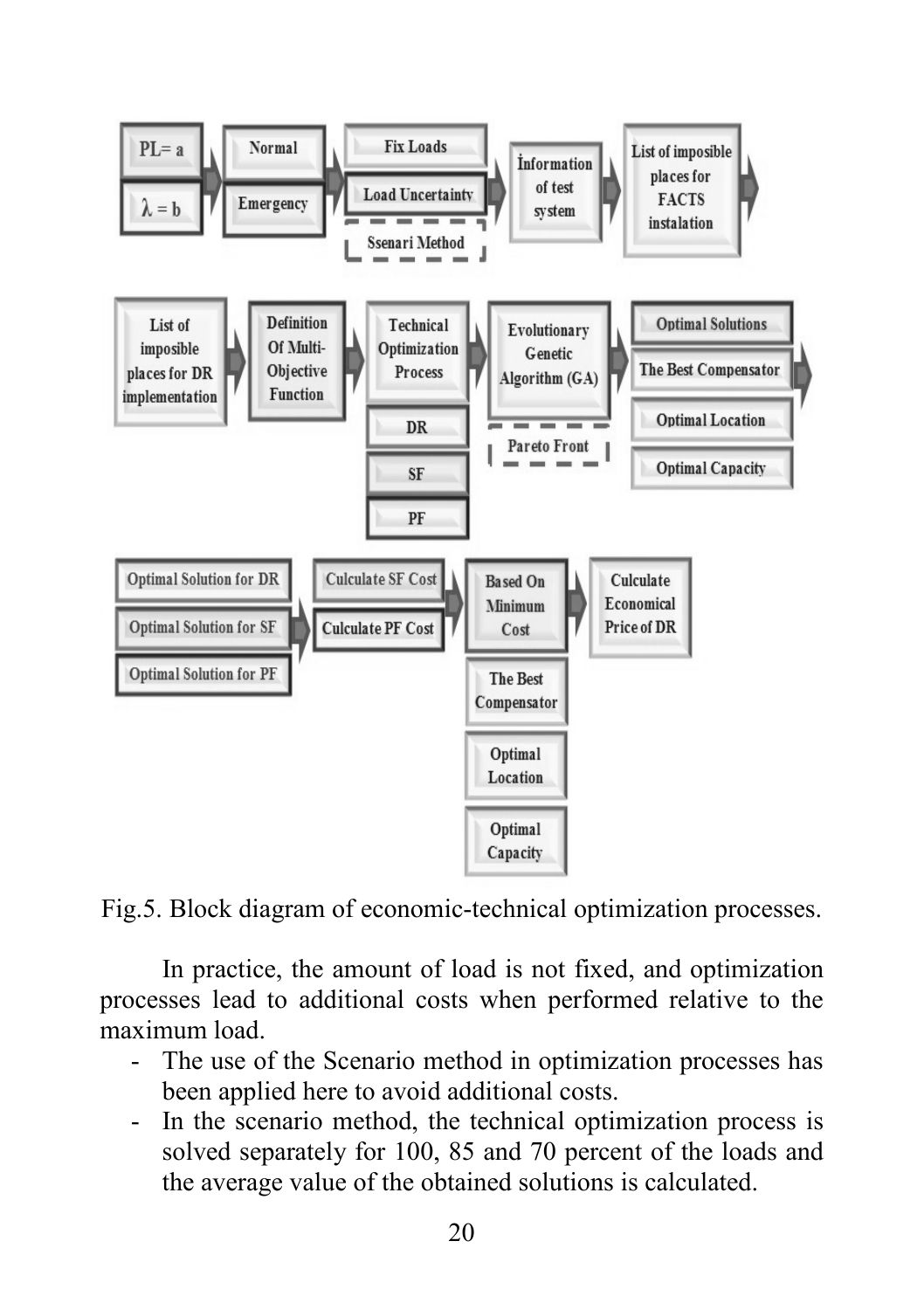**The fourth chapter.** The fourth chapter is devoted to simulations. All of the multi-objective function optimization processes proposed in the dissertation were simulated on a 30-buses IEEE test system using MATLAB and PSAT programs. The optimization process has been designed step by step to increase the efficiency of the system and achieve the main goal. In this regard, 80 programs have been written, taking into account the conditions of the system, the needs of the operator, the compensation devices, technical and economic objectives, normal and fault conditions and the loads uncertainty. The simulations were written and executed in mfile format.

In this chapter, simulations are performed under conditions where different series FACTS devices are used, different parallel FACTS devices are used, different series and parallel FACTS devices are used together, DR programs are used, different series and parallel FACTS devices and DR programs are used that incorporated together. The results were presented in the form of tables and diagrams and comparative analyzes were conducted. It should be noted that all of the above simulations were performed separately using both different evolutionary algorithms (Genetic and TLBO) and their obtained solutions were analyzed and compared using tables and diagrams. In order to select the superior members by screening the answers obtained at the output of evolutionary algorithms in optimization processes, the Pareto front selection method was programed and incorporated to them. Continuing the issue, the results obtained from the simulation were investigated, comparative analyzes were conducted from various aspects, and valuable information and suggestions were provided to the operator for the operational management of the system.

Figure 6 also shows a sample graph obtained from the optimization processes. The red stars in the picture show the solutions on the Pareto front and the blue circles show the non-pareto set. As can be seen in the figure, both criteria of non-pareto responses lose their significance because they are defeated in front of at least one pareto answer. The answers on the Pareto front set satisfy the main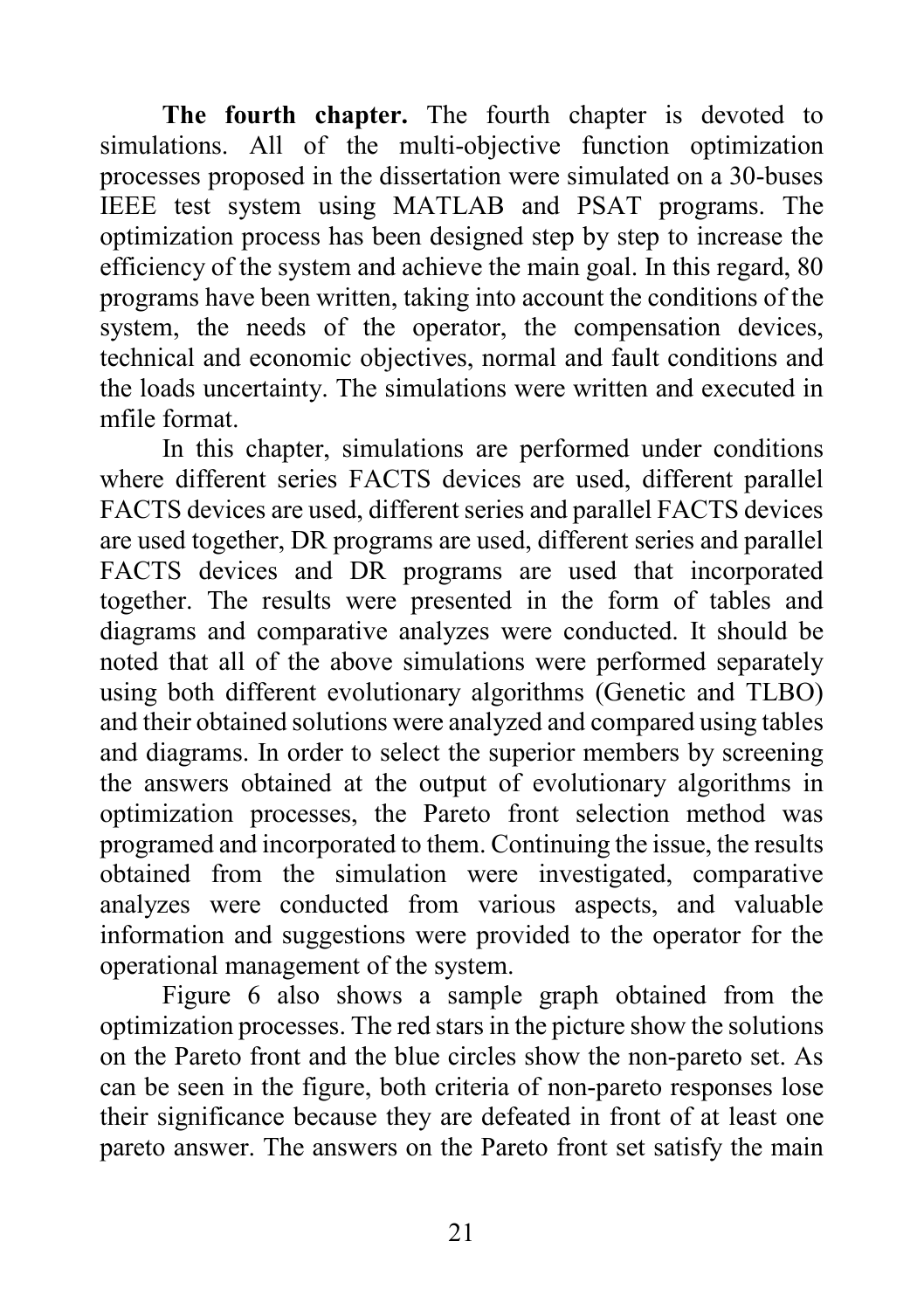purpose, allowing for more efficient use of the power grid in different conditions of the system.

The table shows an example of the results obtained from the optimization processes from the economic-technical point of view. In this table, the costs of the various compensation devices to bring the desired parameter to a certain value set by the system operator are given separately. Also, the price of DR is offered at the lowest cost. As can be seen from the table, due to the required costs of different compensation devices to achieve the goal set by the system operator, are drastically different, the importance of economic optimization issues raised in the dissertation is proved.



Fig.6. A sample of the results obtained from technical optimization processes.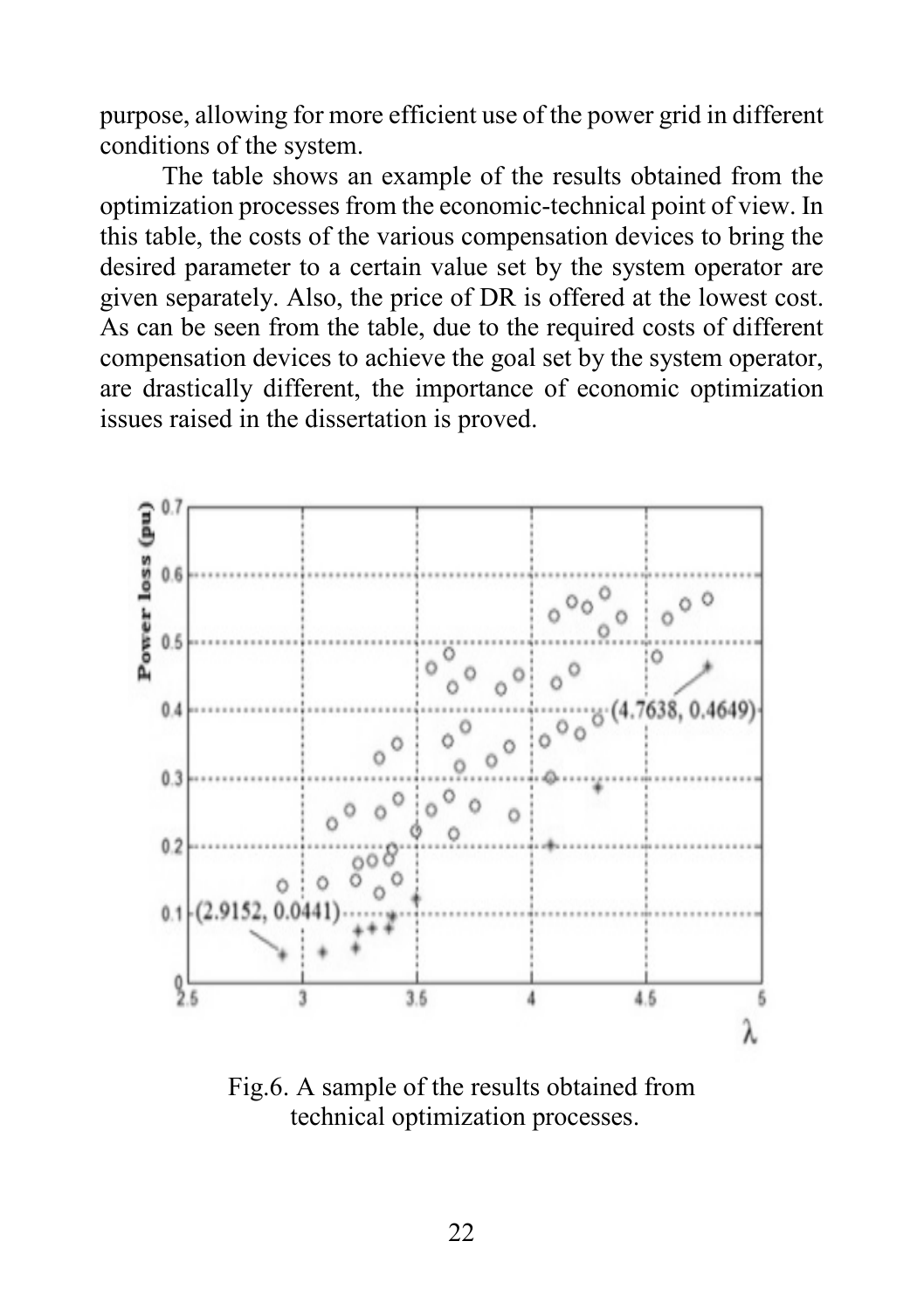A sample of the solutions obtained from the process of economictechnical optimization under normal system conditions

| ш<br>. . |  |
|----------|--|
|          |  |

| Economic analysis - Normal condition - Genetic algorithm |                       |                                                                            |                                            |                         |            |                        |                |                                         |                                            |                             |             |                               |
|----------------------------------------------------------|-----------------------|----------------------------------------------------------------------------|--------------------------------------------|-------------------------|------------|------------------------|----------------|-----------------------------------------|--------------------------------------------|-----------------------------|-------------|-------------------------------|
|                                                          |                       | PL=0.0450 (Target)<br>$\lambda = 2.6$ (Target)                             |                                            |                         |            |                        |                |                                         |                                            |                             |             |                               |
| Equipment<br>type                                        | <u>Equipment name</u> | <b>Optimal Location</b><br>$(\text{R}_{\text{us}} / 1 \text{ in}^{\circ})$ | <b>Optimal Location</b><br>(Between Buses) | <b>Optimal Capacity</b> | Dimension  | Optimal costs (Dollar) | Equipment name | <b>Optimal Location</b><br>(Bus / Line) | <b>Optimal Location</b><br>(Between Buses) | Optimal Capacity            | Dimension   | <b>Optimal costs (Dollar)</b> |
| <b>Series</b><br><b>FACTS</b>                            | $\Gamma{\rm CSC}$     | 12                                                                         | $6-10$                                     | 0.28                    | kVAr       | 43.05                  | TCSC           | 36                                      | $27 - 28$                                  | 2.07                        | <b>Mvar</b> | 315220                        |
| Parallel<br><b>FACTS</b>                                 | <b>DSTATCOM</b>       | 10                                                                         | п                                          | $\mathbf{a}$            | kVAr       | 1273.8                 | DSTATCOM       | 23                                      |                                            | $\boldsymbol{\mathfrak{F}}$ | kVAr        | 3821.1                        |
| Consumer<br>side<br>managemen<br>t                       | $\mathbb{E}$          | 5                                                                          |                                            | 7.18                    | <b>NVA</b> | I.                     | $\mathbb{R}$   | $\overline{z}$                          |                                            | 2.01                        | <b>NVA</b>  |                               |
| Economic<br>price of DR<br>\$/MVA                        |                       |                                                                            | 5.99                                       |                         |            |                        |                |                                         | 1901.05                                    |                             |             |                               |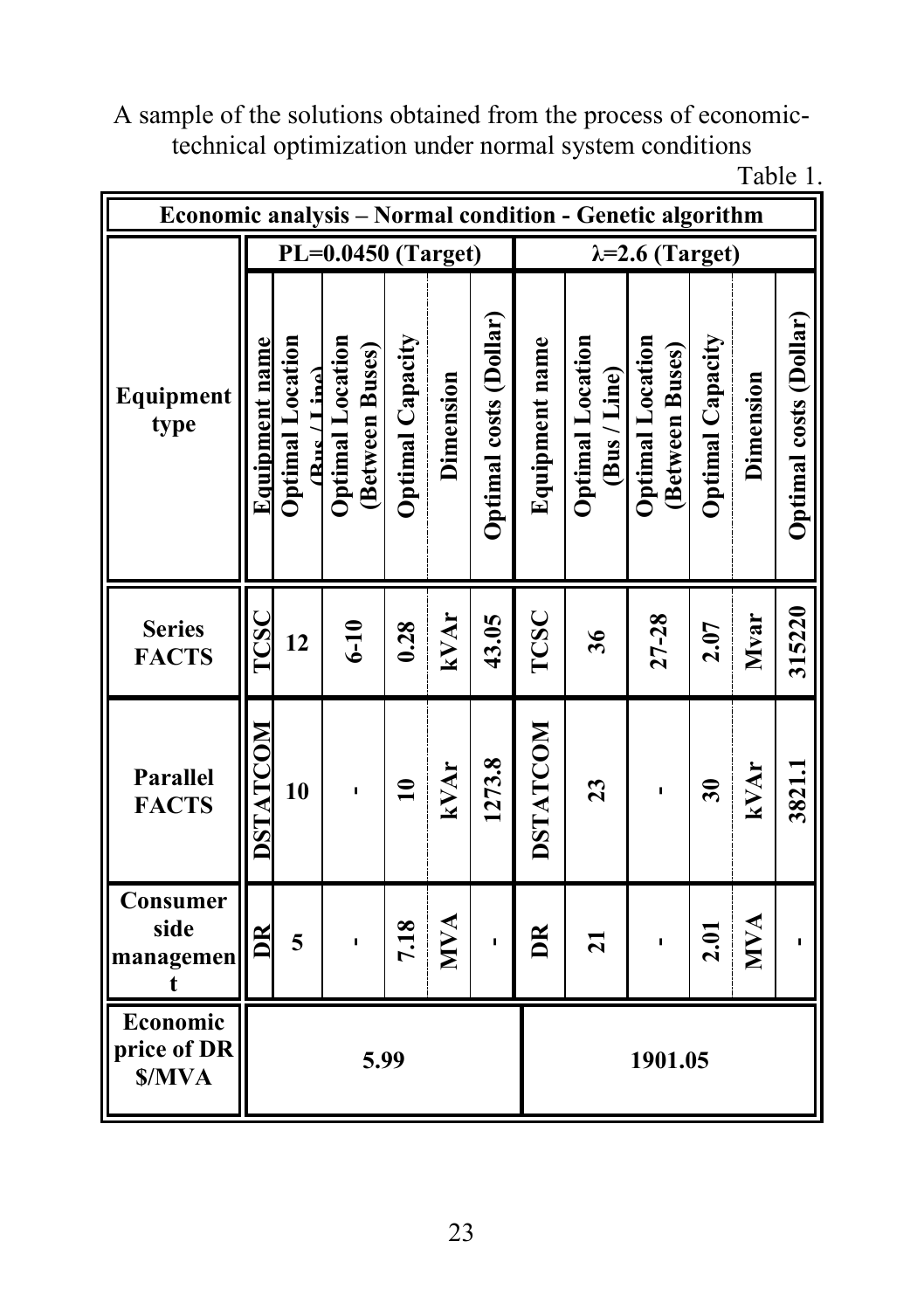Comparison of optimal responses obtained using GA and TLBO evolutionary algorithms under normal system conditions

| ۱<br>ľ<br>е |  |
|-------------|--|
|-------------|--|

| <b>Power</b><br>losses | Loadability $\lambda$ | <b>Type of implemented</b><br>evolutionary algorithm |
|------------------------|-----------------------|------------------------------------------------------|
| 0.0411                 | 2.9152                | GA                                                   |
| 0.0414                 | 3.0331                | <b>TLBO</b>                                          |
| 0.0416                 | 3.0336                | <b>TLBO</b>                                          |
| 0.0450                 | 3.0891                | GA                                                   |
| 0.0510                 | 3.2309                | <b>GA</b>                                            |
| 0.0612                 | 3.2893                | <b>TLBO</b>                                          |
| 0.0754                 | 3.2454                | GA                                                   |
| 0.0791                 | 3.3069                | GA                                                   |
| 0.0802                 | 3.3780                | GA                                                   |
| 0.0958                 | 3.3941                | GA                                                   |
| 0.1227                 | 3.4979                | GA                                                   |
| 0.1251                 | 3.6821                | <b>TLBO</b>                                          |
| 0.1863                 | 3.9125                | <b>TLBO</b>                                          |
| 0.2020                 | 4.0816                | GA                                                   |
| 0.2733                 | 4.2774                | <b>TLBO</b>                                          |
| 0.2867                 | 4.2868                | GA                                                   |
| 0.3320                 | 4.5025                | <b>TLBO</b>                                          |
| 0.4054                 | 4.7342                | <b>TLBO</b>                                          |
| 0.4085                 | 4.7752                | <b>TLBO</b>                                          |
| 0.4649                 | 4.7638                | GA                                                   |

An example of a comparative analysis of the responses obtained from various optimization processes in the presented dissertation is explained in Table 1. Under normal conditions of the system, using GA and TLBO evolutionary algorithms, 20 optimal responses were obtained at the output of the Pareto front selection method. These responses are ranked relative to the size of the network loss. As can be seen from the table, although the least loss was obtained using the GA evolution algorithm, the second and third answers were found using the TLBO algorithm. It can be concluded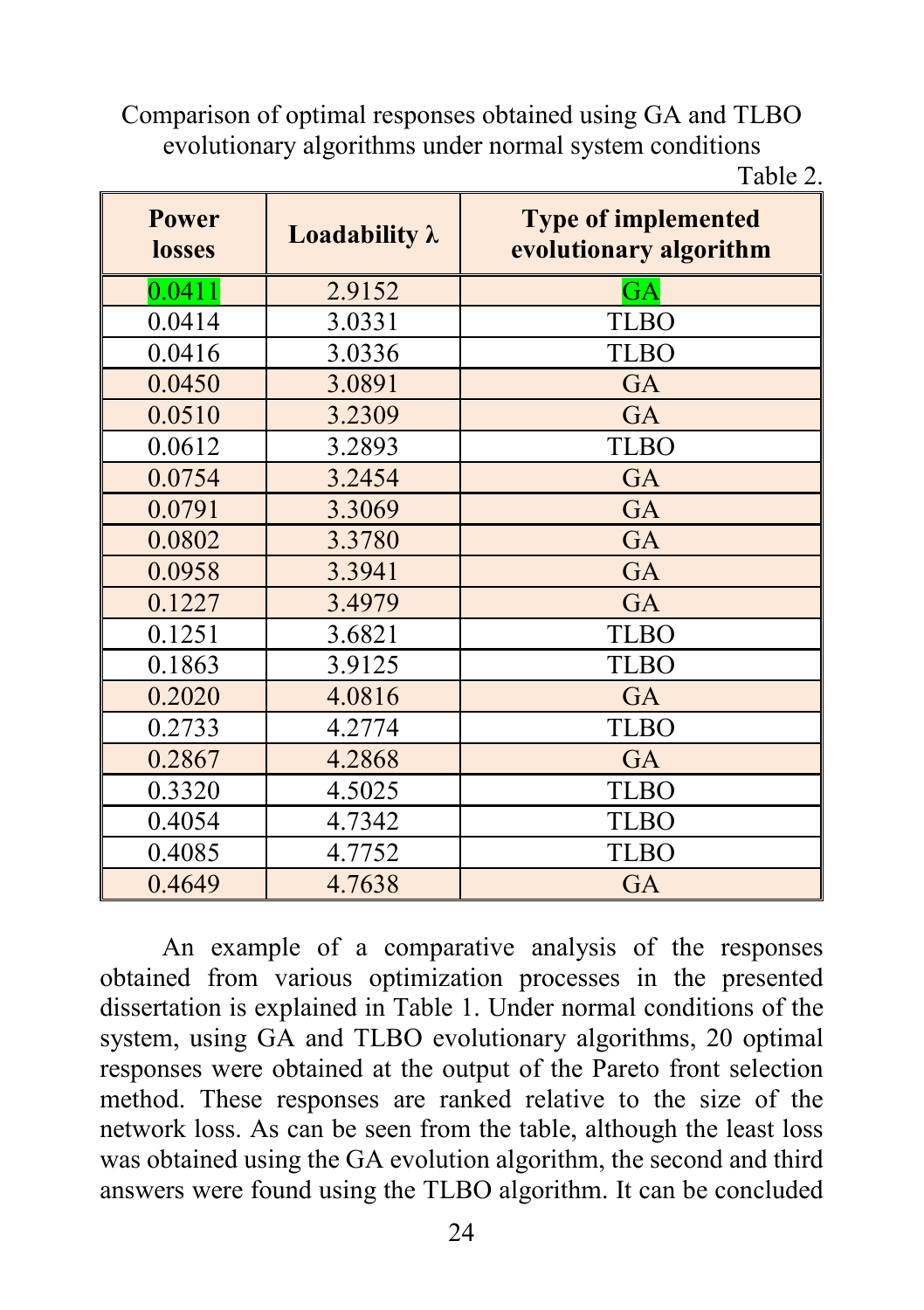that the answers obtained from the two algorithms perfectly gave the system operator the opportunity to choose from the more options. The first line of the table explains the realization of the main goal. This response reduced system losses to 0.0411 pu and at the same time increased the system loadability to 2.9152. The amount of loads in practice depending on the behavior of the participants is not definitive to the network operator. For this reason, if the optimization processes are calculated based on the maximum load, the operator incurs additional costs. Another example of graphs obtained from comparative analysis is given in Figure 7. As can be seen from the figure, the answers obtained from the developed methods and algorithms satisfy the conditions of the multi-objective function in the fixed and uncertainty conditions of loads in accordance with the main purpose and allowed for more efficient operation of the network by reducing losses.



Fig.7. Comparison of solutions from technical optimization processes in fix and uncertainty load conditions.

Figure 8 shows a sample of graphs obtained at the output of economic-technical optimization processes. As can be seen from the figure, the costs of different compensating devices to achieve the goal set by the operator are drastically different. In this way, the practical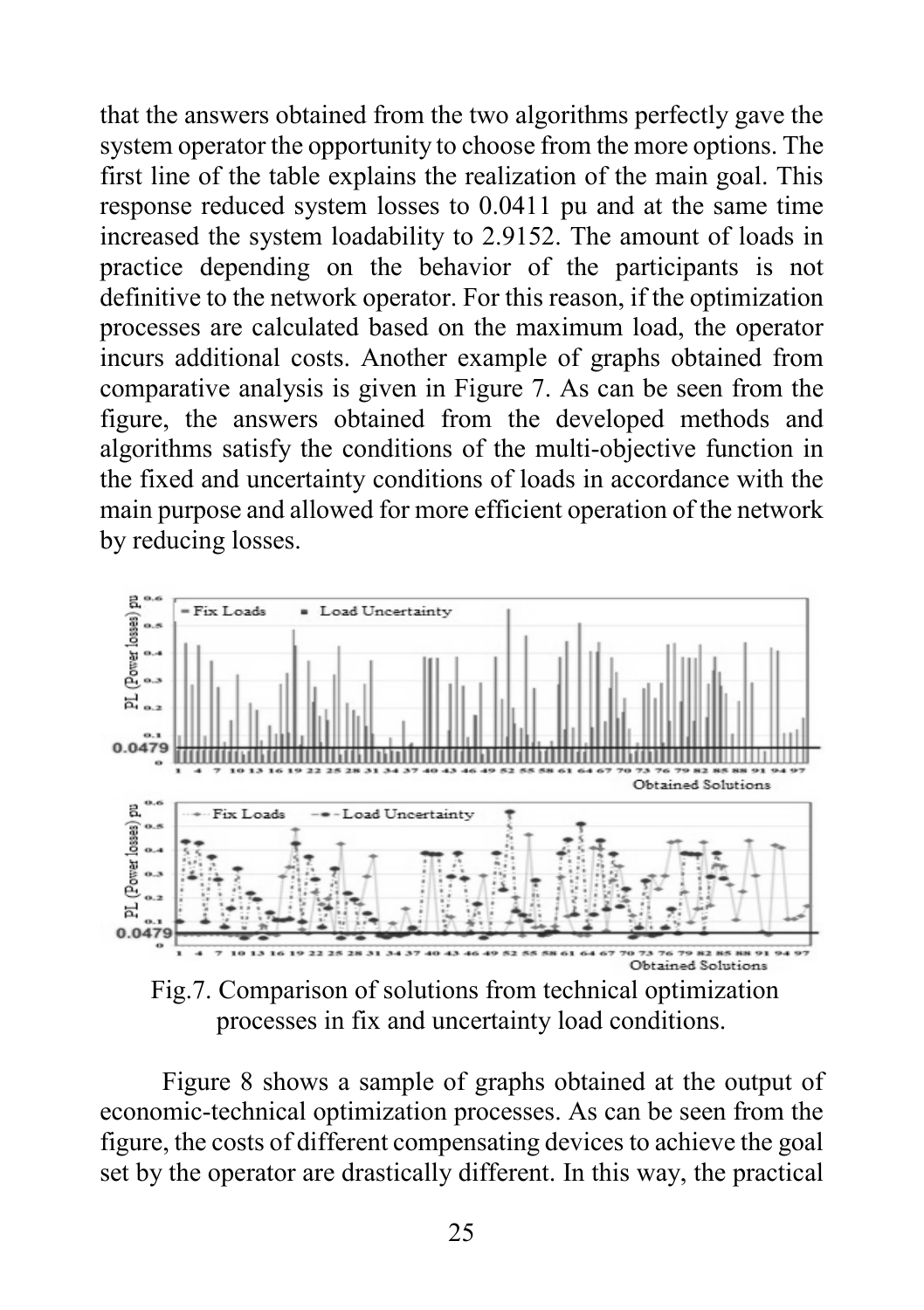significance of the main goal has been proved due to economically operate the power system and deliver electricity to the competitive market at the lowest price.



Fig.8. A sample graphs obtained in the output of economic -technical optimization processes.

Figure 20 also uses the logarithmic axis to show and compare significantly different quantities in a graph. In different conditions of the system, some of the solutions obtained from a technical point of view associated with very high costs are non-practical and set aside. In other words, the answers obtained from the technical optimization process without testing from the economic point of view cannot be offered in practice. Also, some conditions of the system the compensation of which depends on heavy costs, identified in the name of crisis conditions, can be included in the input of risk management processes. Naturally, at the end of the economic optimization process, the cheapest option is selected, and the price of DR contracts is calculated based on it.

In the dissertation, in the process of optimization of economic analysis, a comparison of the costs of different devices is performed in order to increase the load capacity to  $\lambda = 2.6$ . In this regard, it has been proven that there are sharp differences in costs. Here, the price of DR is determined on the basis of its technically optimal capacity and the optimal price of the cheapest FACTS devices. Furthermore, a comparison of the optimal responses obtained from the GA and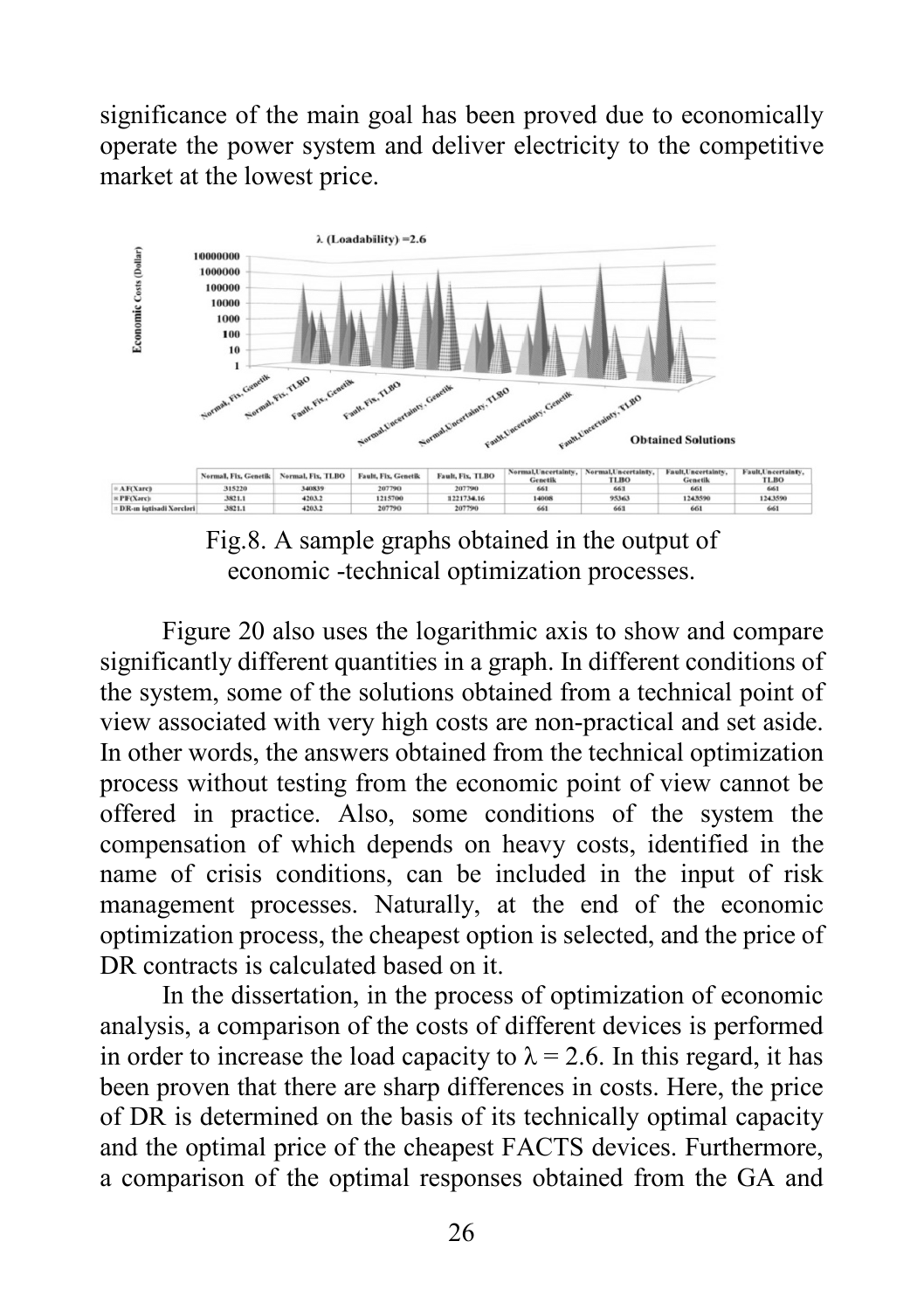TLBO algorithms was performed in order to reduce the losses in the optimization processes of economic analysis to  $PL = 0.0450$ . In this regard, the solutions obtained from the GA evolutionary algorithm were obtained at a lower cost than the solutions obtained from the TLBO algorithm under some network conditions. In this section, the various conditions of the network (normal, fault, fix loads and load uncertainty) are considered.

In the comparative economic analysis, the optimal solutions obtained from the GA and TLBO algorithms were compared in order to increase the load capacity in the optimization processes to  $\lambda = 2.6$ . In this direction, only under certain loads and normal network conditions, the solutions obtained from the two algorithms were different. Also in this analysis, the sharp increase in compensation costs in some cases is described as critical points for the system operator.

In order to reduce losses in the economic optimization processes to  $PL = 0.0450$ , comparison of the optimal solutions obtained under normal and fault conditions of the system was performed. In this regard, the impact of problems in the optimization processes is proved. According to the results obtained, uncertain loads and system failures can incur heavy costs for the network operator. Finally, it can be concluded that the data obtained from economic analysis play an important role in the proper management of the network. The detailed information obtained from this study allows electric network operators and all professionals working in this field to use electrical systems more efficiently.

#### **The main results of the work**

1. In this dissertation, different approaches to solving the problem of power system optimization and maximum use of the capacity of existing systems in accordance with the operating conditions, including low load, peak load, normal conditions, fault conditions, fixed loads and load uncertainty are classified and for each approach, multi-strategy optimization processes were designed and presented. In this way, a robust and flexible system suitable for research, evaluation, forecasting, decisionmaking and control was obtained. This work was presented in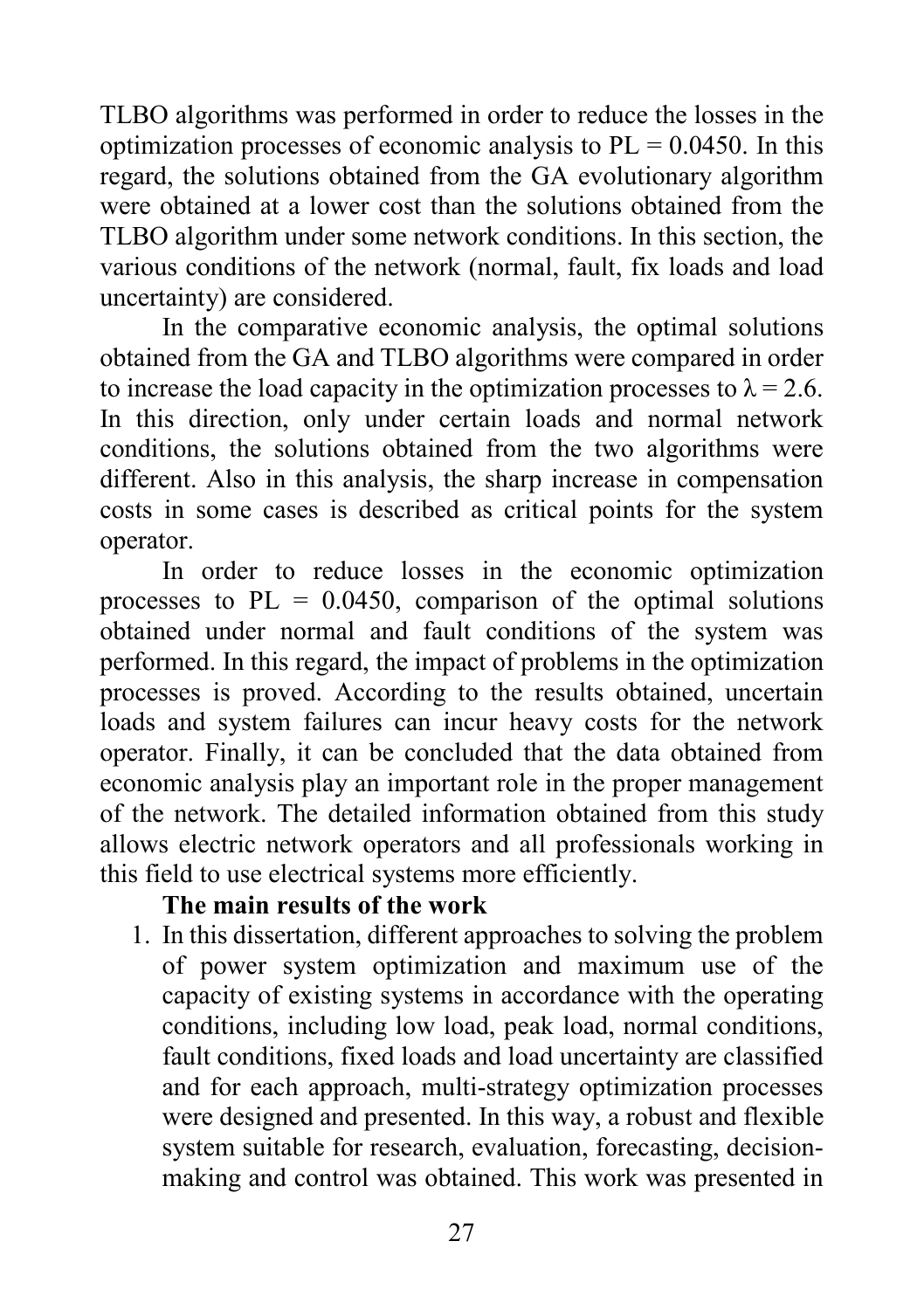the form of 68 simulation programs and 215 optimal answers [96, s.34-42].

- 2. In the technical optimization approach, in order to increase the efficiency of the power system, regardless of the location and capacity of installing series and parallel FACTS devices and the demand response program and related costs, optimization of the multi-objective function was performed. The optimal solutions obtained in this approach have the advantages of reducing losses, increasing static voltage stability and increasing system loadability. These answers were sorted using the Pareto Front evaluation and selection method [102, s.21- 29].
- 3. At peak load conditions, the results obtained from the technical optimization approach with a large load index were able to solve the system problem and prevent global blackouts [1, s.15- 24].
- 4. In the economic approach to solve the problem under maximum load conditions, optimal solutions to achieve the loadability index  $\lambda = k1$  set by the system operator were obtained using the strategy with the least cost [99, s.1-6].
- 5. In the economic approach to solve the problem under low load conditions, optimal solutions to achieve the loss reduction index PL=k2 set by the system operator were obtained using the strategy with the least cost [99, s.1-6].
- 6. The sharp differences in costs obtained for different strategies in one approach proved the importance of the multi-strategy optimization process [97, s.1-10].
- 7. The use of multi-strategy optimization process in the optimization approach provided more choices to the system operator according to the operating conditions and available compensation equipment [99, s.1-6].
- 8. Using the optimization process of multi-strategy, the optimal economic price of the demand response program for concluding the relevant contracts was determined [96, s.34-42].
- 9. By performing comparative analyzes, important information was provided to the system operator to make decisions.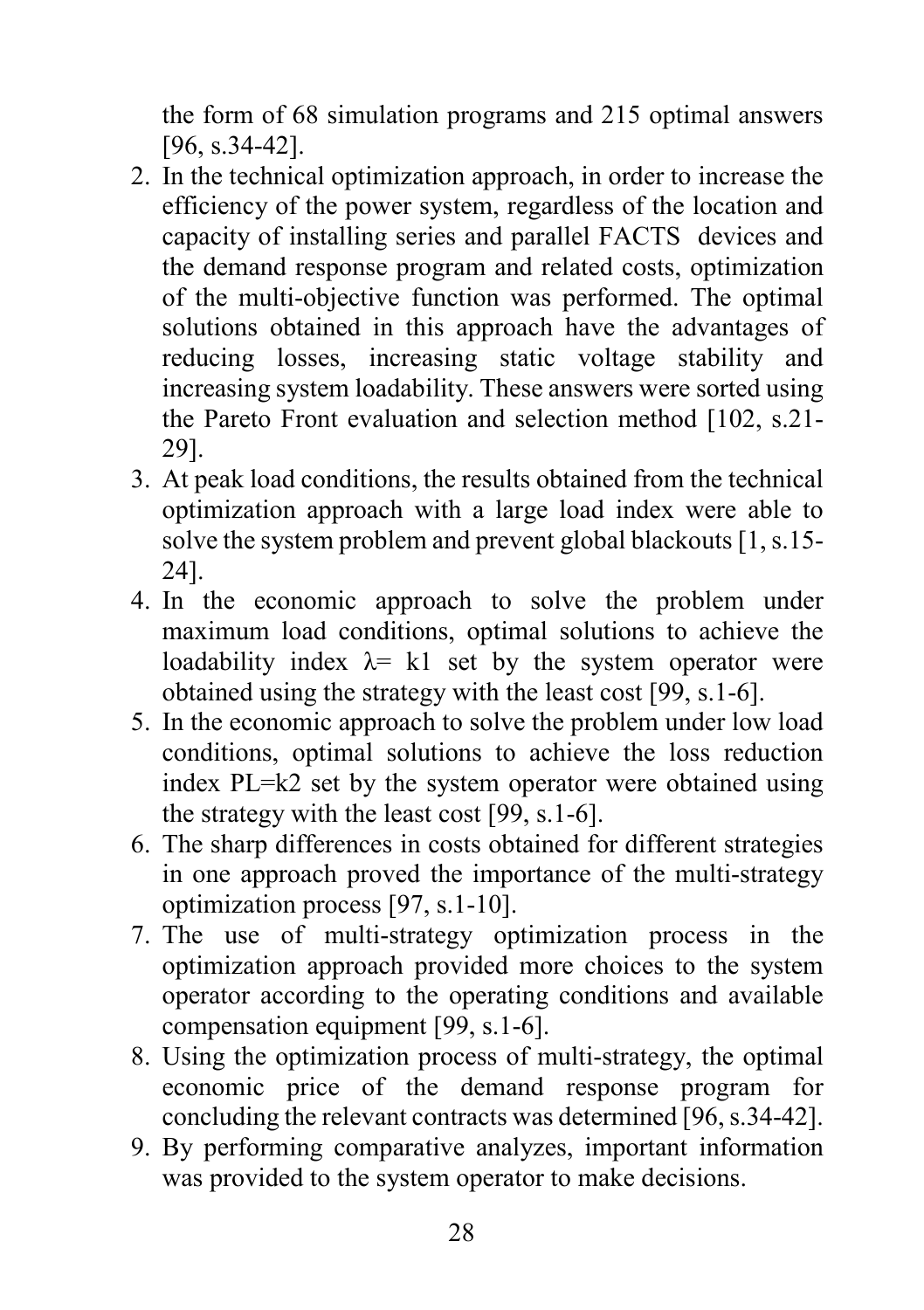### **List of published scientific works on the topic of the dissertation:**

- 1. A. Kazemi A., Shadmesgaran M.R. Damping inter-area oscillations by UPFC considering effect of inertia coefficient / 8th WSEAS International Conference on power systems (PS) 2008, Santander, Cantabria, Spain, September 23-25, 2008 ISSN: 1790-5117.
- 2. A. Kazemi A., Shadmesgaran M.R. Effects of Active Loads on Damping Inter-Area Oscillations by UPFC // International Journal of Energy (NAUN), 2008 1 Issue 1, Vol. 2.
- 3. Hashimov A.M., Yusifbeyli N.A., Shadmesgaran M.R Impact of UPFC on energy efficiency considering effect of shunt capacitors / Institute of Physics of ANAS, Energetikanın problemləri, 2012, Number 1 Проблемы энергетики.
- 4. Shadmesgaran M.R., Hashimov A.M., Yusifbeyli N.A. Optimal location and capacity of demand response program do to simultaneously power loss reduction and static voltage stability improvement using genetic algorithm / ICTPE, University of South-East Europe Bucharest, Romania, September 2015, Number 16 Code 01PES10 Pages 75-79.
- 5. Shadmesgaran M.R., Hashimov A.M., Yusifbeyli N.A. Optimal location of TCSC due to power loss reduction and static voltage stability improvement using genetic algorithm / Institute of Physics of ANAS, Energetikanın problemləri 2015 Number 4, Проблемы энергетики.
- 6. Shadmesgaran M.R., Hashimov A.M., Rahmanov N.R. Optimal location and capacity of parallel facts devices in order to improve voltage static stability and power losses reduction using genetic algorithm / ICTPE Conference 12th International Conference on "Technical and Physical Problems of Electrical Engineering" 7-9 September 2016 University of the Basque Country Bilbao, Spain ICTPE-2016 Number1 Code 01POW07 Pages 1-6.
- 7. Shadmesgaran M.R., Hashimov A.M., Rahmanov N.R.,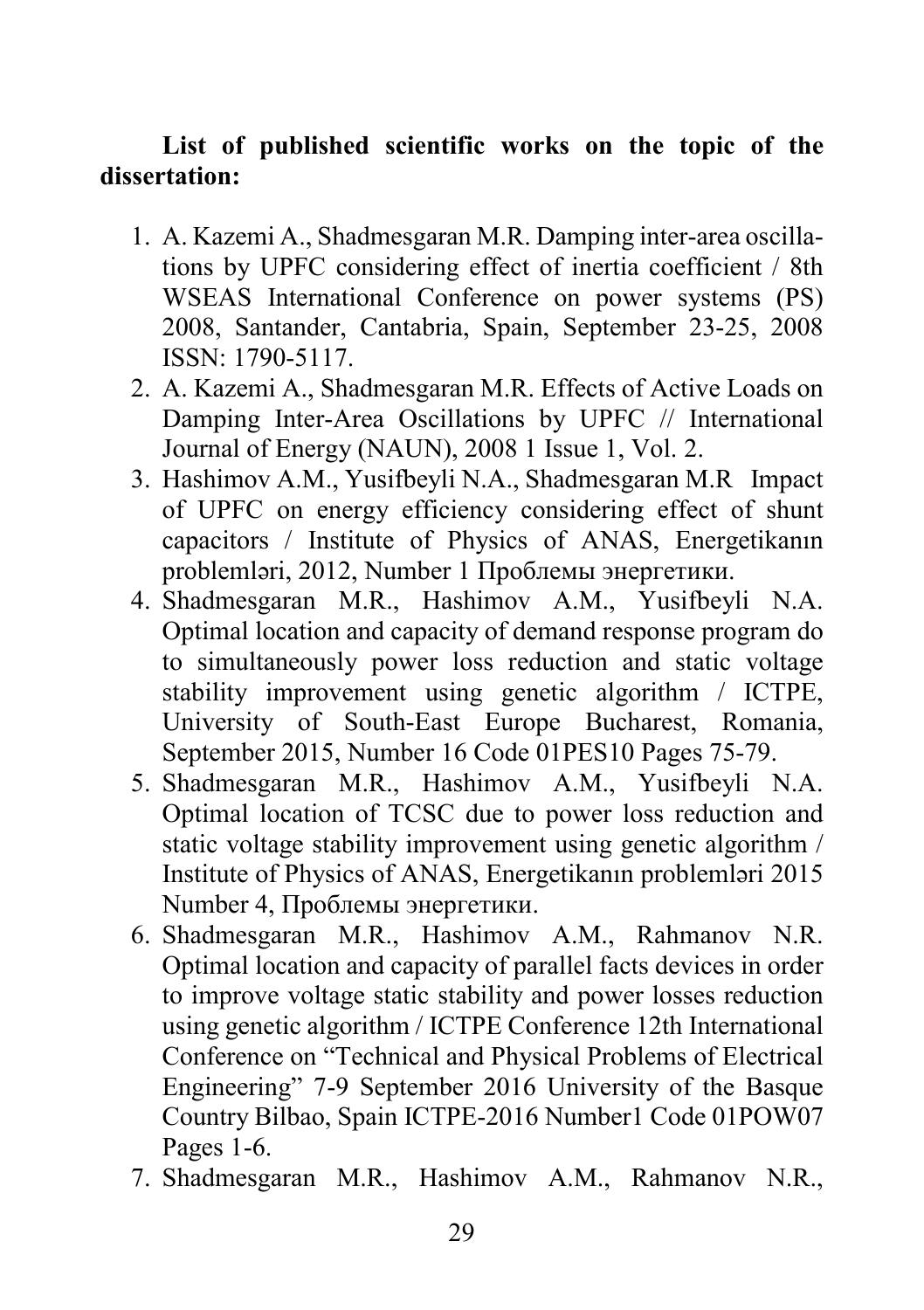Kerimov O.Z., Mustafayeva I.I. Technical analysis of demand response program and FACTS devices implementation using multi-objective optimization // IJTPE International Journal on "Technical and Physical Problems of Engineering" 21-29, Iss. 32, Vol. 9, No. 3, Sep. 2017 ISSN 2077-3528.

- 8. Shadmesgaran M.R. Elektrik sistemlərində yüklərin qeyrimüəyyən şəraitin nəzərə alaraq mövcud problemlərin kompleks həllində dr-nin optimal yerləşdirməsi / Institute of Physics of ANAS, Energetikanın problemləri 2019 Number 3, Проблемы энергетики.
- 9. Shadmesgaran M.R. Prevail over power electric system problems by simultaneous optimization of both technical and economical criteria considering load uncertainty // International Journal on "Technical and Physical Problems of Engineering" (IJTPE), Iss. 40, Vol. 11, No. 3, Sep. 2019 ISSN 2077-3528 (Serial No: 0040-1103-0919)
- 10. Shadmesgaran, M.R., Hashimov, A.M., Rahmanov, N.R. Productivity Comparison of Different FACTS And DR To Enhance Technical Indicators And Economical Operation Of Grid // Proc. of the 2nd International Conference on Electrical, Communication and Computer Engineering (ICECCE), – Istanbul, Turkey: –14-15 April, – 2020, – p. 362-367.
- 11. Shadmesgaran, M.R., Hashimov, A.M., Rahmanov, N.R. A Glance at the Effects of System Operating Conditions on both Technical and Economic Multi-Objective Optimization // International Journal on "Technical and Physical Problems of Engineering" (IJTPE),  $-2021$ . Volume  $12, -p.1-10$ .

### **Candidate contribution to work with co-authors:**

[8], [9] - performed independently.

[1], [2], [3], [4], [5], [6], [7], [10], [11] - problem statement, article composition, research, conclusion, information.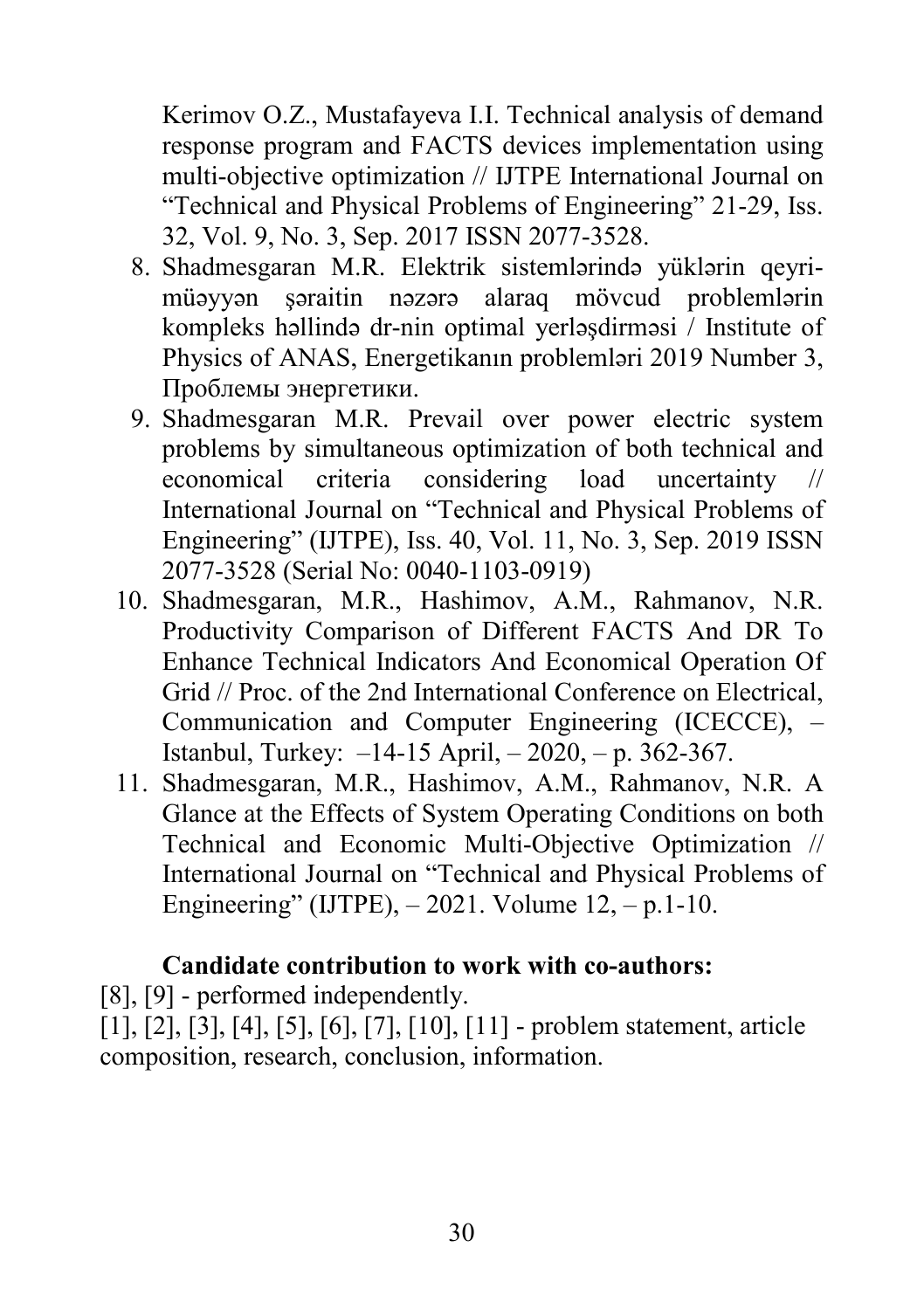The defense of the dissertation will be held on  $\alpha$  29 » 06 2022 at 15<sup>00</sup> at the meeting of the Dissertation Council ED 2.04 of Supreme Attestation Commission under the President of Republic of Azerbaijan at Azerbaijan State Oil and Industry University ASOIU.

Address: AZ1010 Azadlig Avenue 34, Baku city, Azerbaijan.

The dissertation is accessible in the library of the Azerbaijan State Oil and Industry University.

Electronic versions of the dissertation and its abstract are available on the official website of the Azerbaijan State Oil and Industry University.

Abstract was sent to the required addresses on « 23 » 05 2022.